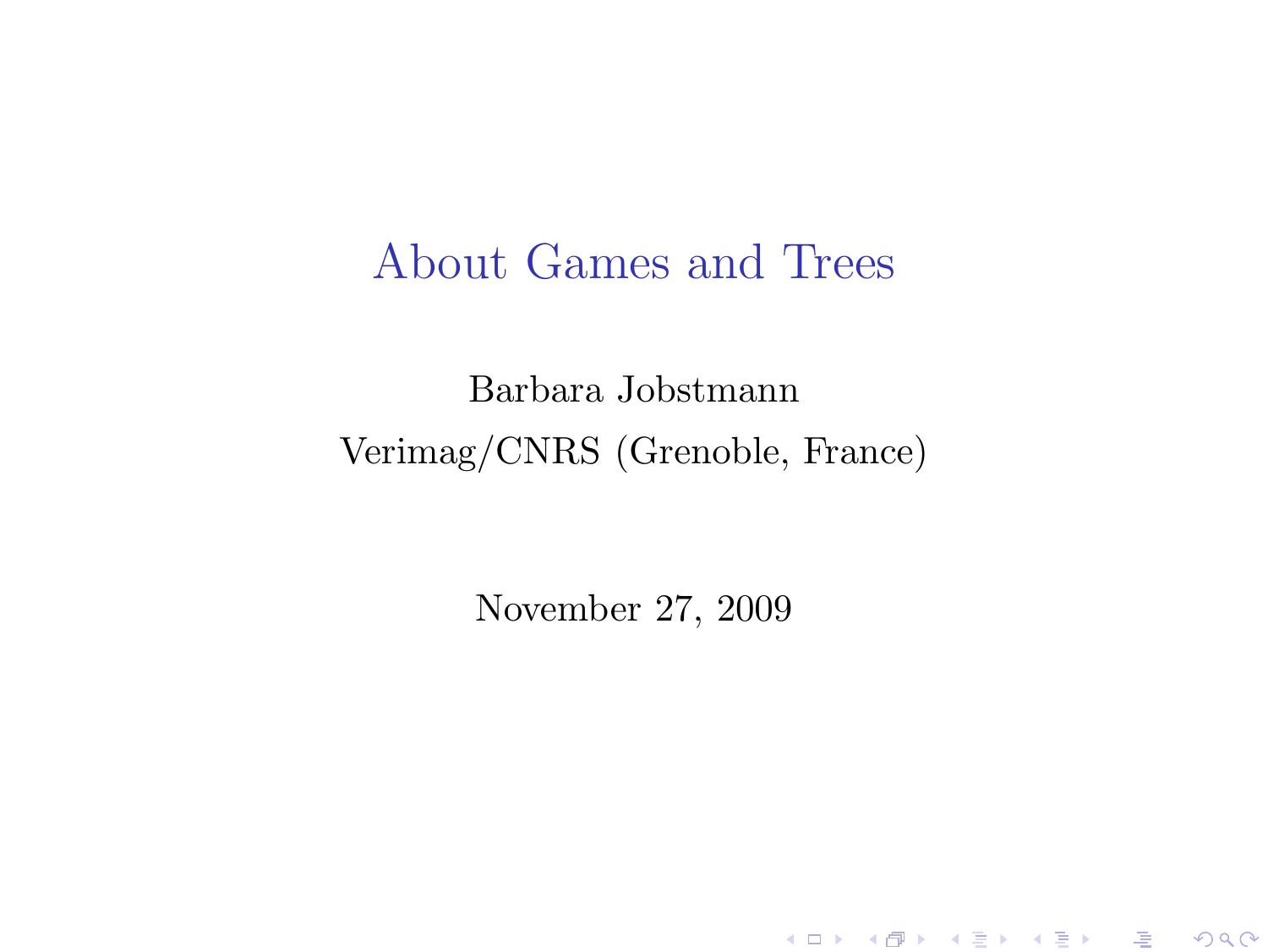## Recap

Winning conditions are defined over Occ and Inf.

| $\mathrm{Occ}(\rho)$           | $\text{Inf}(\rho)$ |  |
|--------------------------------|--------------------|--|
| Reachability/Guarantee game    | Büchi game         |  |
| Safety game                    | co-Büchi game      |  |
| Weak-parity game               | Parity game        |  |
| Obligation/Staiger-Wagner game | Muller game        |  |
| LTL games                      |                    |  |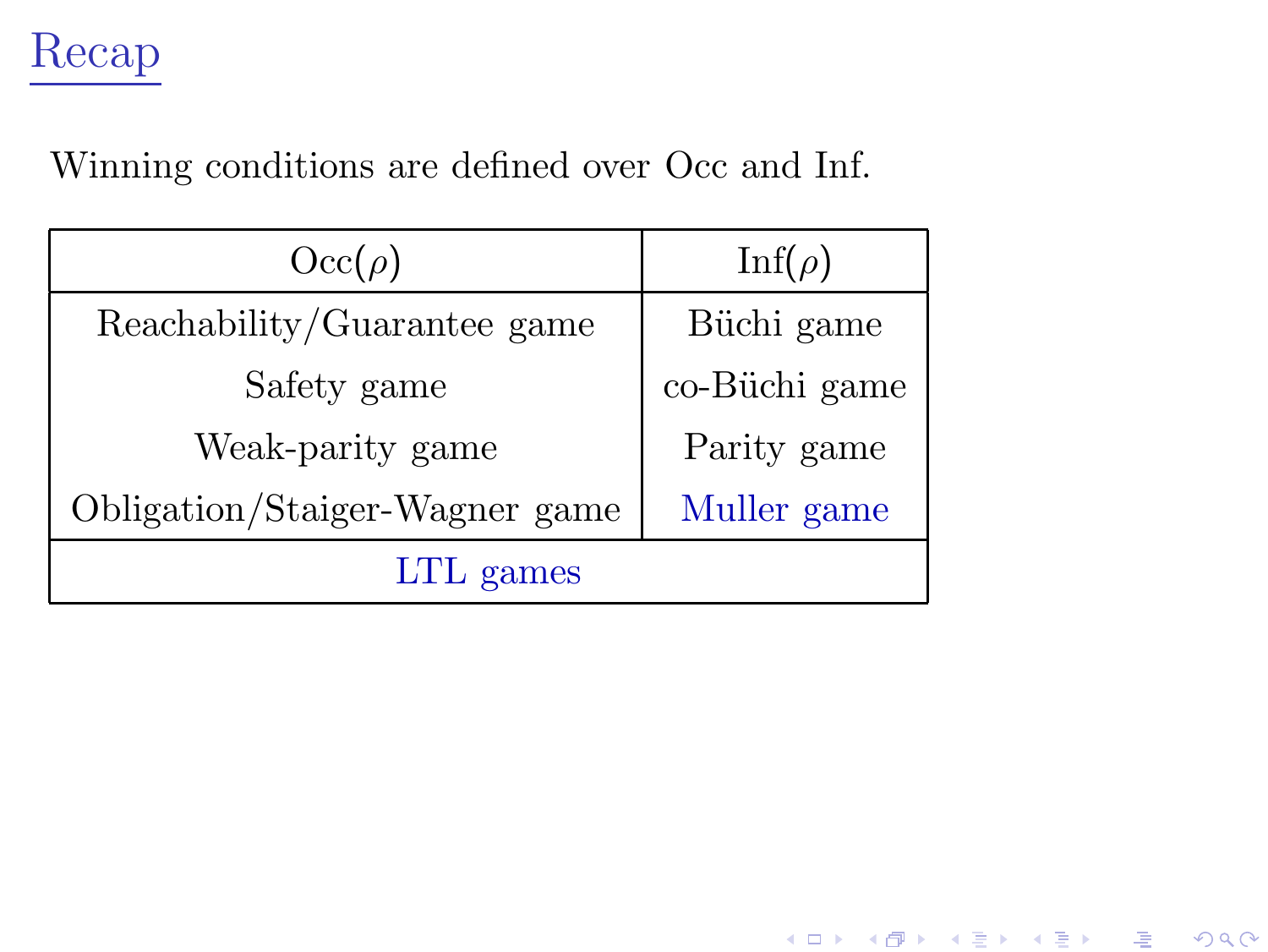## Recap

#### How did we solve those games?

| Game               | Solution                                                |  |
|--------------------|---------------------------------------------------------|--|
| Reachability games | Attractor + Attractor Strategy                          |  |
| Safety games       | like Reachability games                                 |  |
| Büchi games        | $Recurrence set + Extended Attraction Strategy$         |  |
| co-Büchi games     | like Büchi games                                        |  |
| Weak-parity games  | Alternation between $\text{Attr}_0$ and $\text{Attr}_1$ |  |
| Obligation games   | Reduction to Weak-parity games with                     |  |
|                    | record sets                                             |  |
|                    | Recursive algorithm,                                    |  |
| Parity games       | Progress-Measure algorithm, and                         |  |
|                    | Strategy Improvement algorithm                          |  |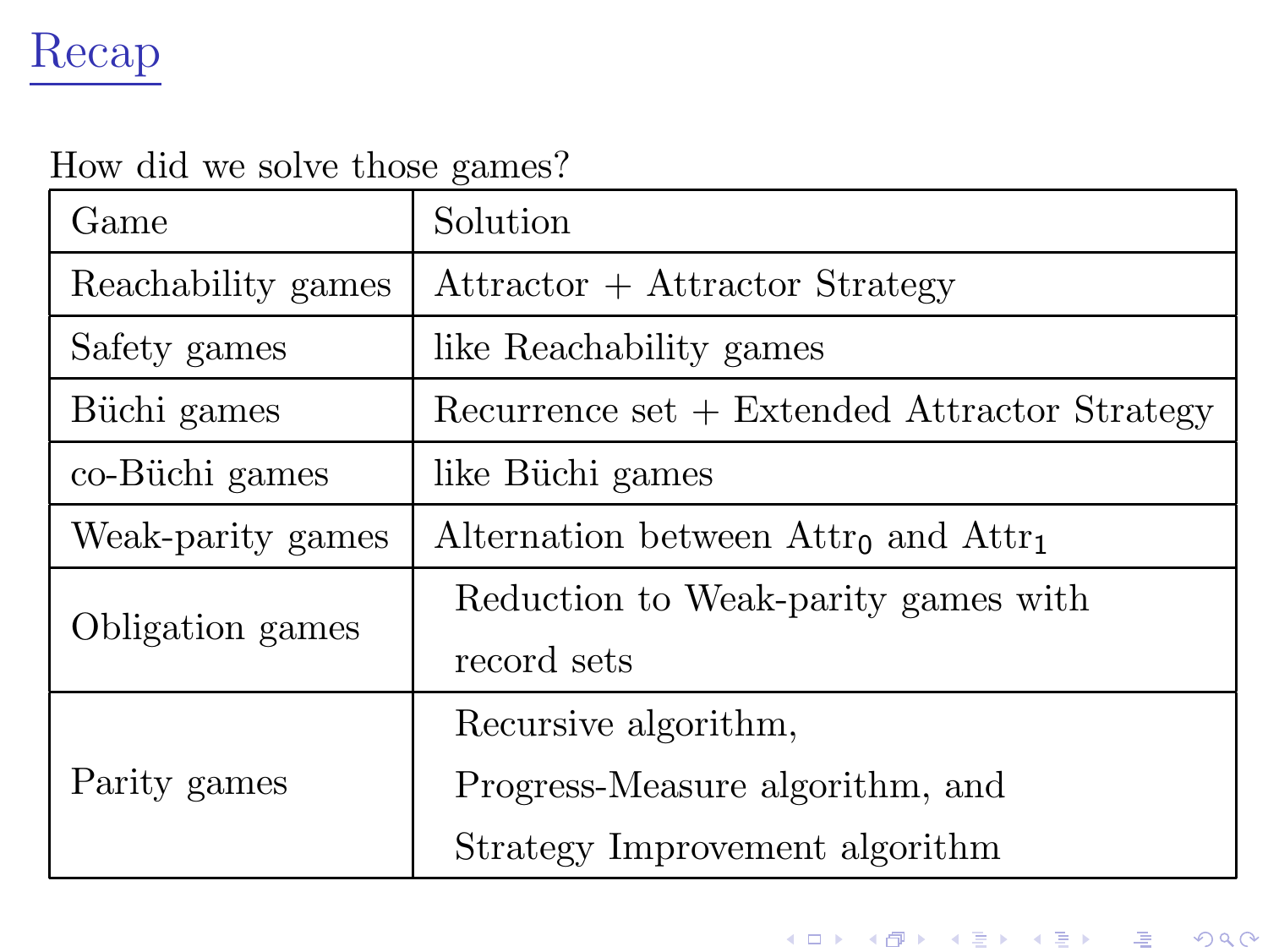## Muller, Rabin, and Streett Games

세미 시계 이 사람이 사람이 있을 것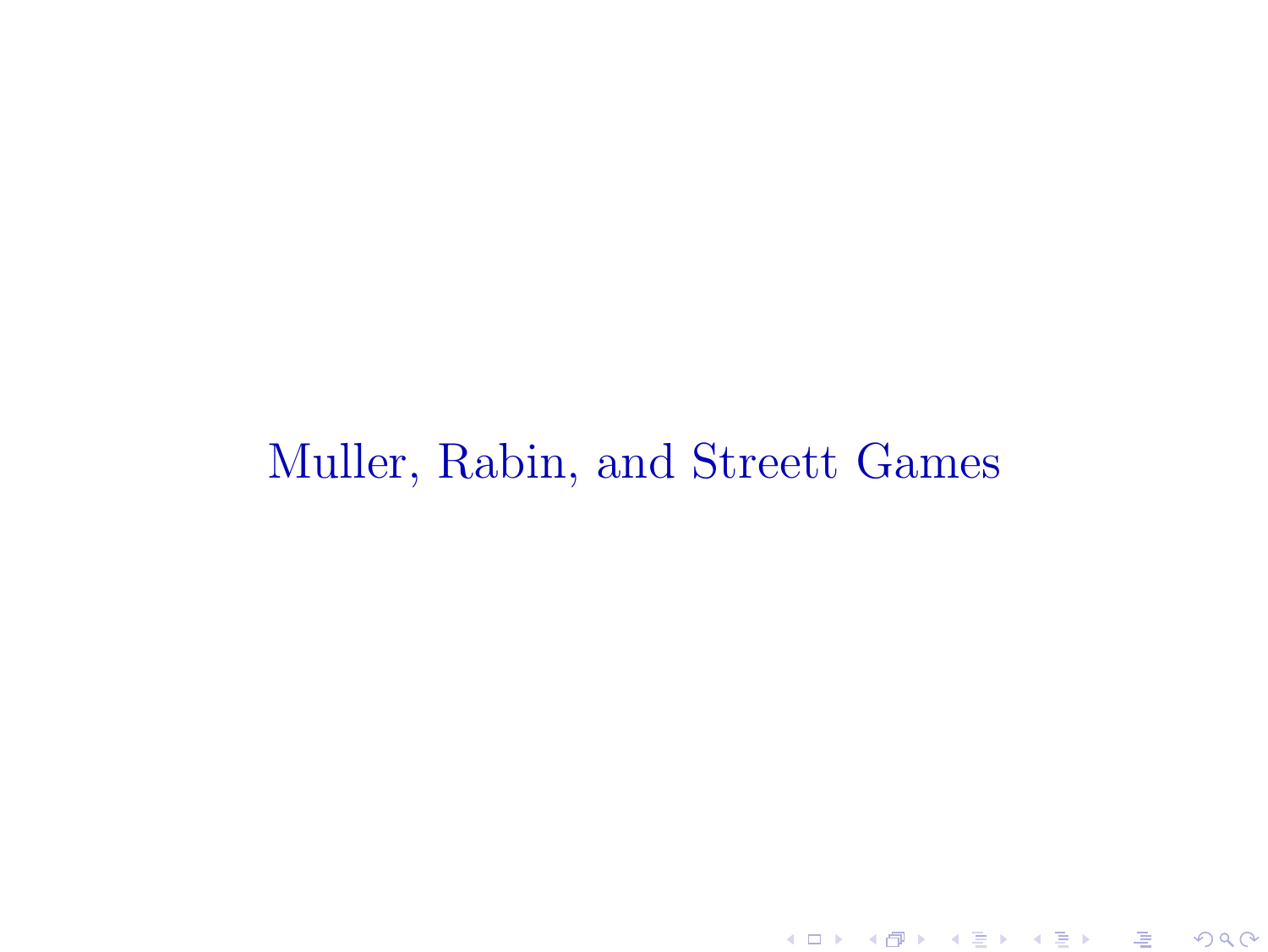## Muller Games

Given a game graph  $G = (S, S_0, E)$  and a Muller condition  $\mathcal{F} \subseteq \mathcal{P}(S)$ , then a play  $\rho$  is winning for Player 0 if exists  $F \in \mathcal{F}$  s.t.

$$
\text{Inf}(\rho) = F.
$$

K ロ > K ④ > K 플 > K 클 > 『 클 → 9 Q Q ·

Recall, in Staiger-Wagner games, we had  $\mathrm{Occ}(\rho) = F$ .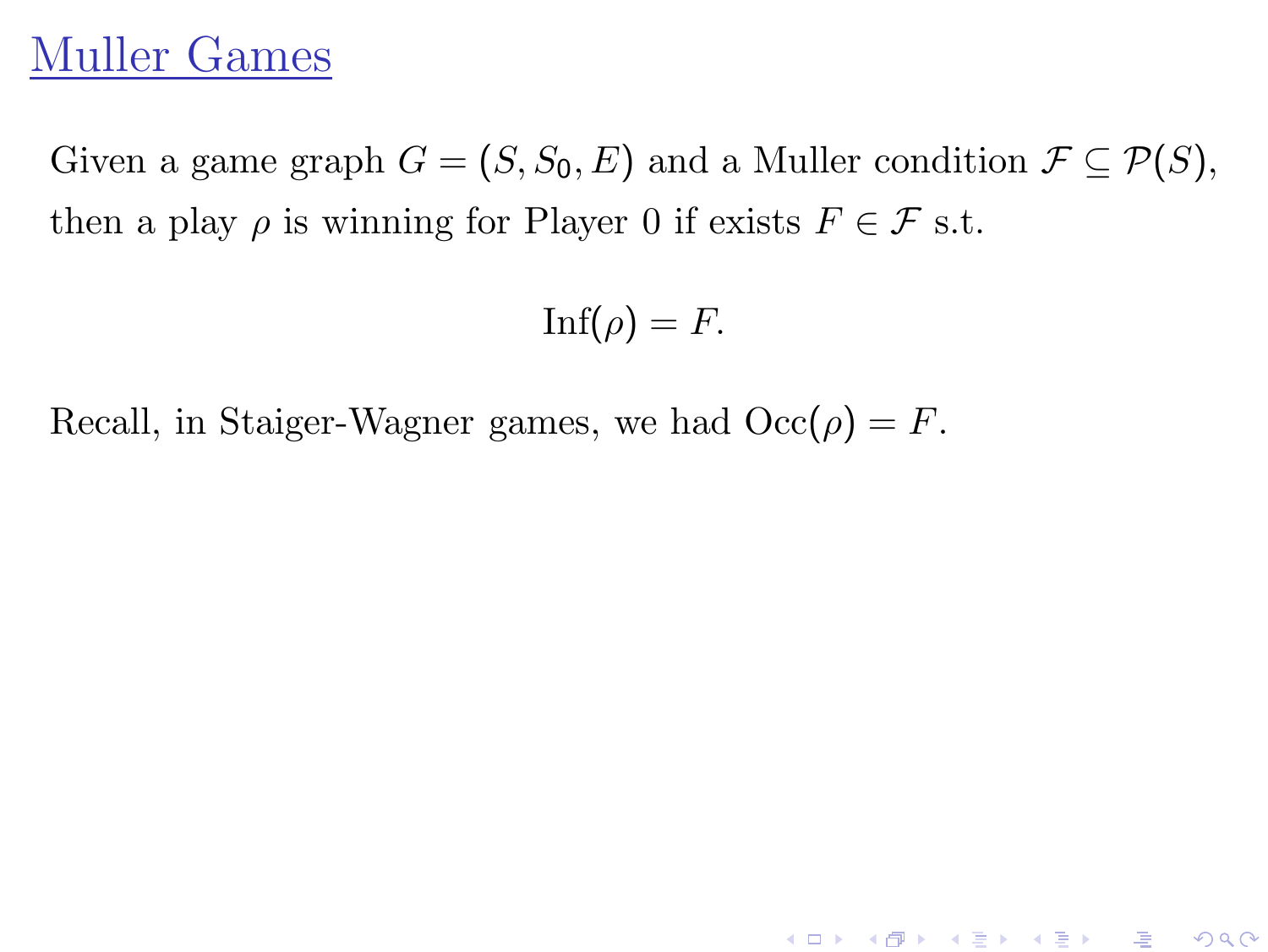## Example

Player 0 wins iff the number of states in  $S_0 = \{s_1, s_2, s_3, s_4\}$  visited infinitely often is equal to the lowest index of the states in  $S_1 = \{t_1, t_2, t_3, t_4\}$  visited infinitely often.



Winning condition in Muller form:  $F \in \mathcal{F}$  iff  $\min_i (t_i \in F) = |F \cap S_0|$ .

K ロ K K 御 K K B K K 환 K (唐 K ) (唐)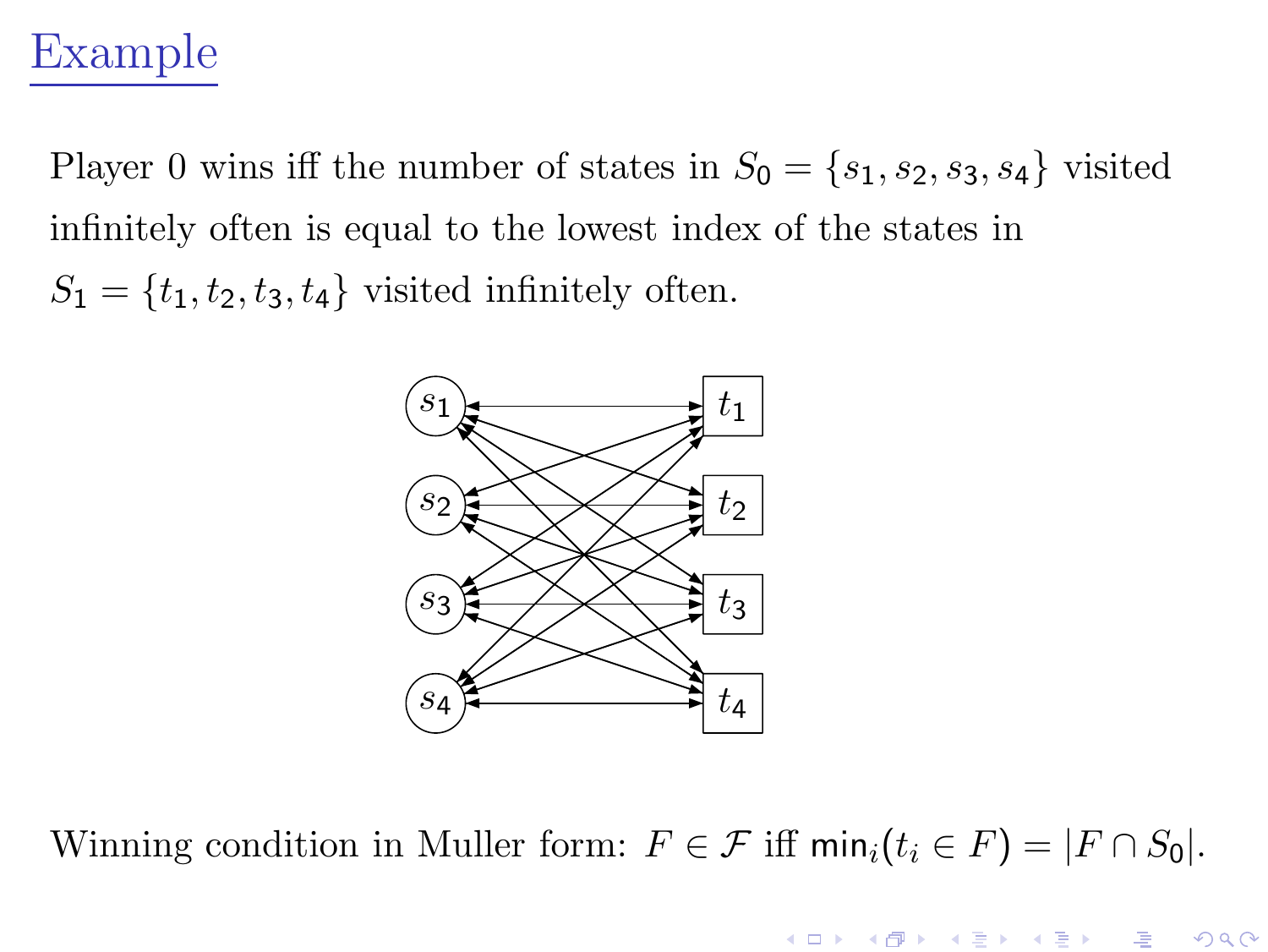## Record the Past

# For simplicity, we record only the s-states.

| Visited letter | Record set                                             |
|----------------|--------------------------------------------------------|
| $s_1$          | $s_1$                                                  |
| s <sub>3</sub> | $s_1s_3$                                               |
| s <sub>3</sub> | $s_1s_3$                                               |
| S <sub>4</sub> | $s_1s_3s_4$                                            |
| s <sub>2</sub> | $s_1s_2s_3s_4$                                         |
| S <sub>4</sub> | S1S2S3S4                                               |
| s <sub>3</sub> | $\overline{\phantom{a}}^{22}$ $\overline{\phantom{a}}$ |
| S <sub>4</sub> | "                                                      |
| S <sub>4</sub> | "                                                      |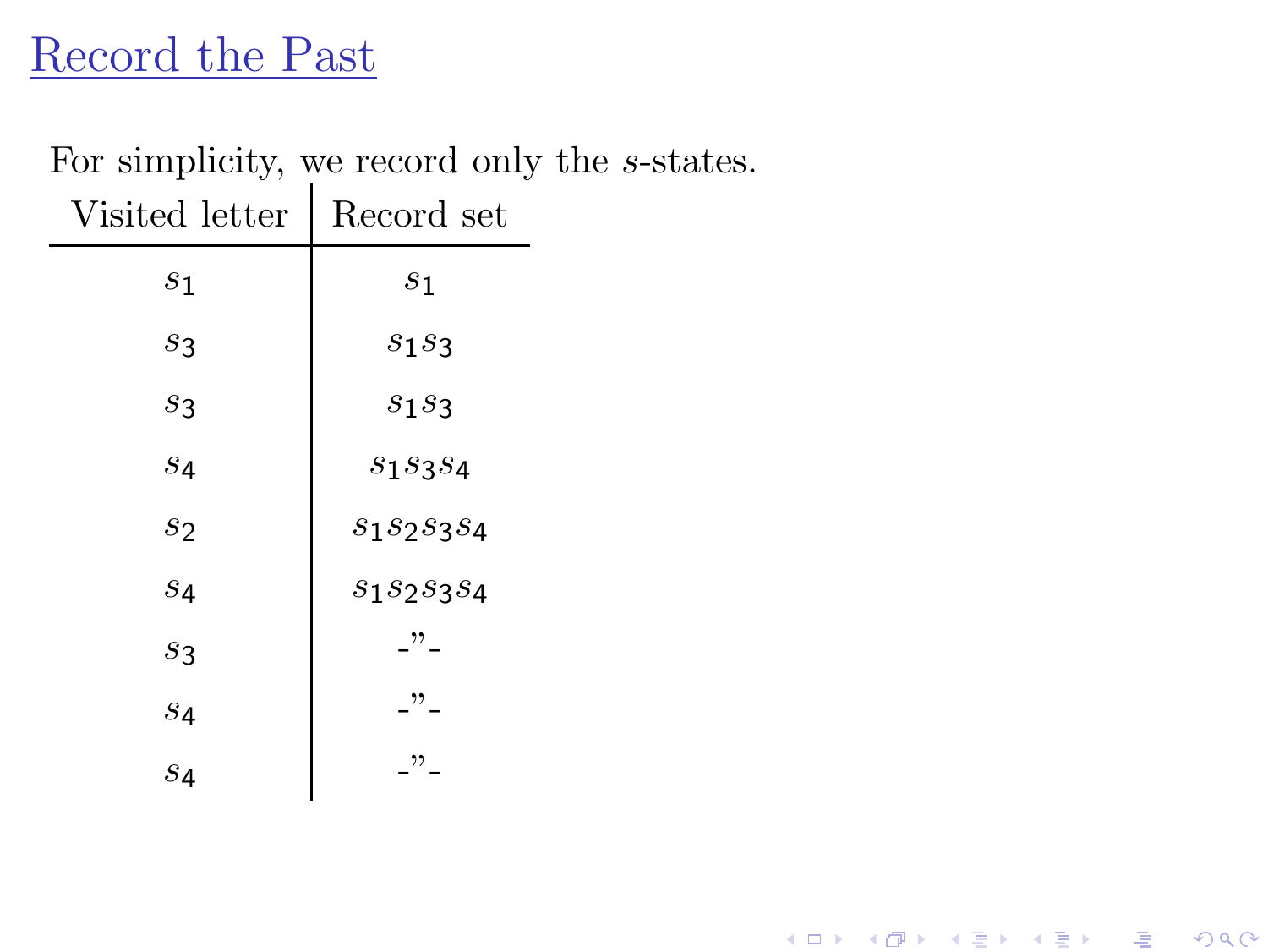## Latest Appearance Record

| Visited letter | Record set                      | LAR.              |
|----------------|---------------------------------|-------------------|
| $\mathcal{S}1$ | $s_1$                           | $s_1s_2s_3s_4(1)$ |
| S3             | $s_1s_3$                        | $s_3s_1s_2s_4(3)$ |
| $s_3$          | $s_1s_3$                        | $s_3s_1s_2s_4(1)$ |
| S <sub>4</sub> | $S_1S_3S_4$                     | $s_4s_3s_1s_2(4)$ |
| S7             | $s_1s_2s_3s_4$                  | $s_2s_4s_3s_1(4)$ |
| 84             | S1S2S3S4                        | $s_4s_2s_3s_4(2)$ |
| $s_3$          | $\rightarrow$                   |                   |
| S <sub>4</sub> | $\cdot$ , , , , , , , , , , , , |                   |
| s <sub>4</sub> | , 22                            |                   |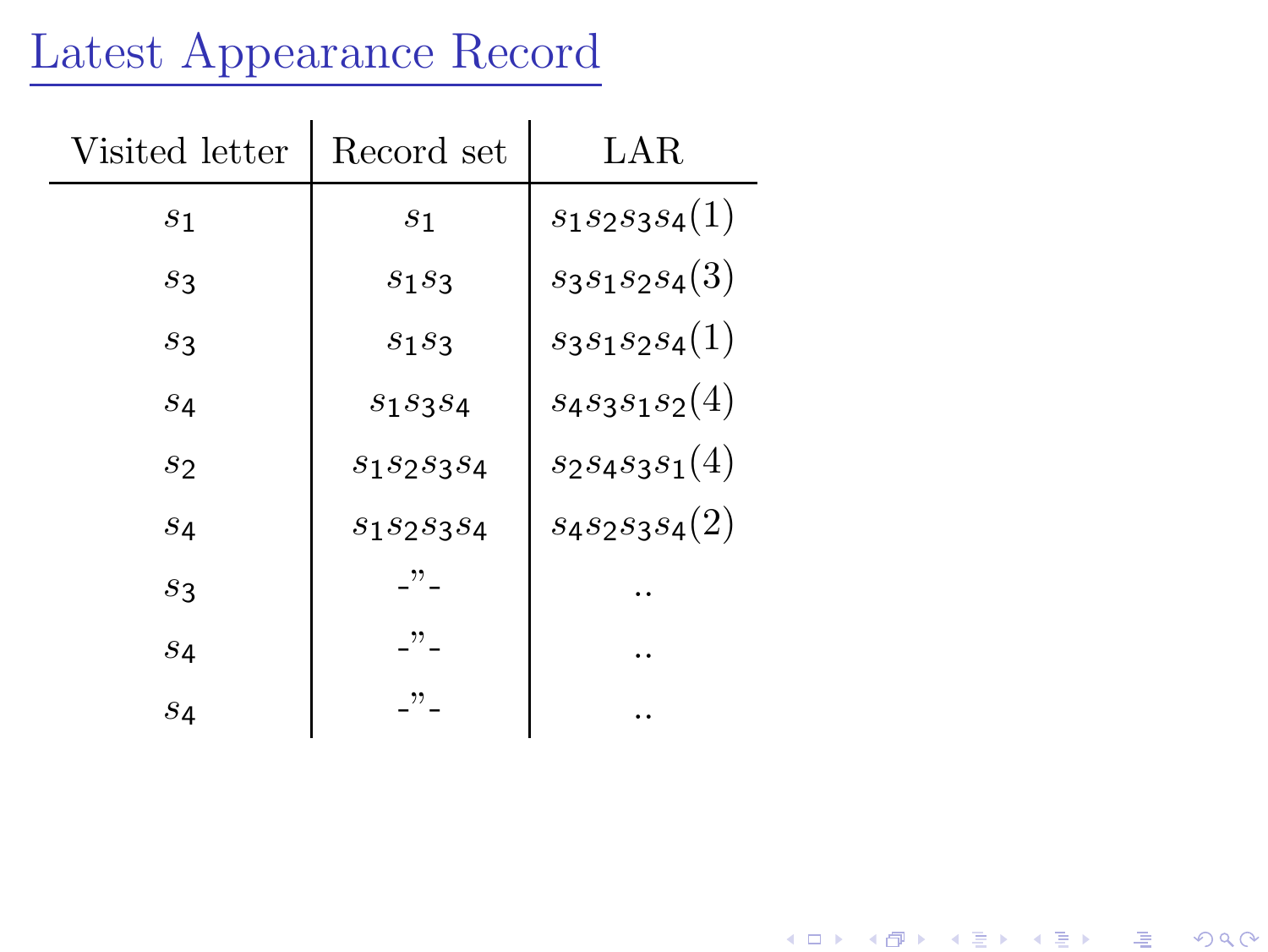## Example

Assume the states  $s_3$  and  $s_4$  are repeated infinitely often. Then:

- $\triangleright$  the states  $s_1$  and  $s_2$  eventually arrive at the last two positions and are not touched any more, so finally the hit appears at most on positions 1 and 2
- $\triangleright$  position 2 is hit again and again; if only position 1 is hit from some point onwards, only the same letter would be chosen from there onwards (and not two states  $s_3$  and  $s_4$  as assumed)

K ロ ▶ 《 *日* ▶ 《 경 ▶ 《 경 ▶ 》 《 경 》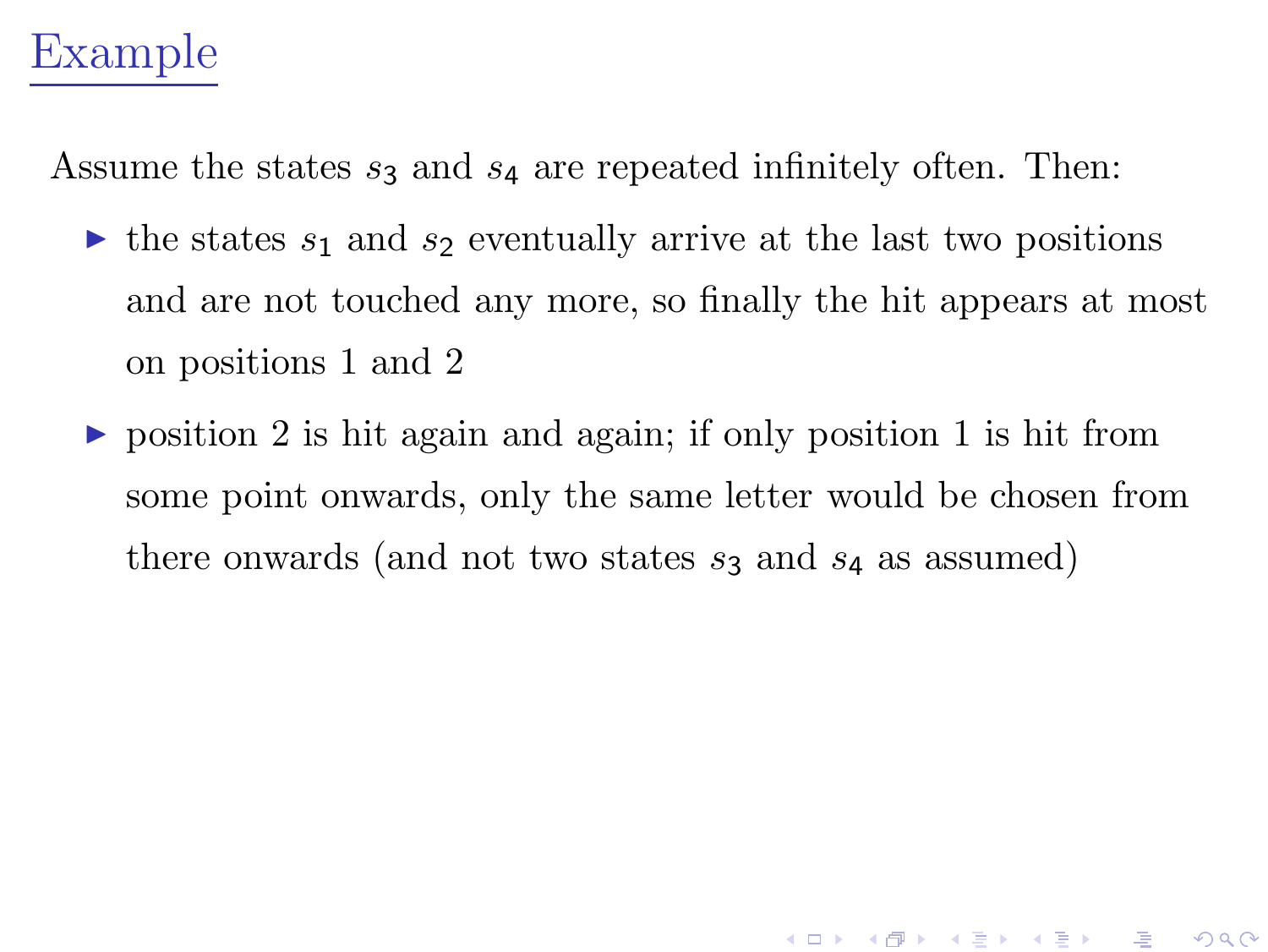## Example

#### LAR-strategy for Player 0:

During play update and use the LAR as follows:

- $\triangleright$  shift the letter of the current state to the front
- ► record the position from where the current letter was taken
- ► move to the state whose index is the current hit position

This is a finite-state winning strategy with  $n! \cdot n$  memory states if n letter states and n number states occur in the game graph.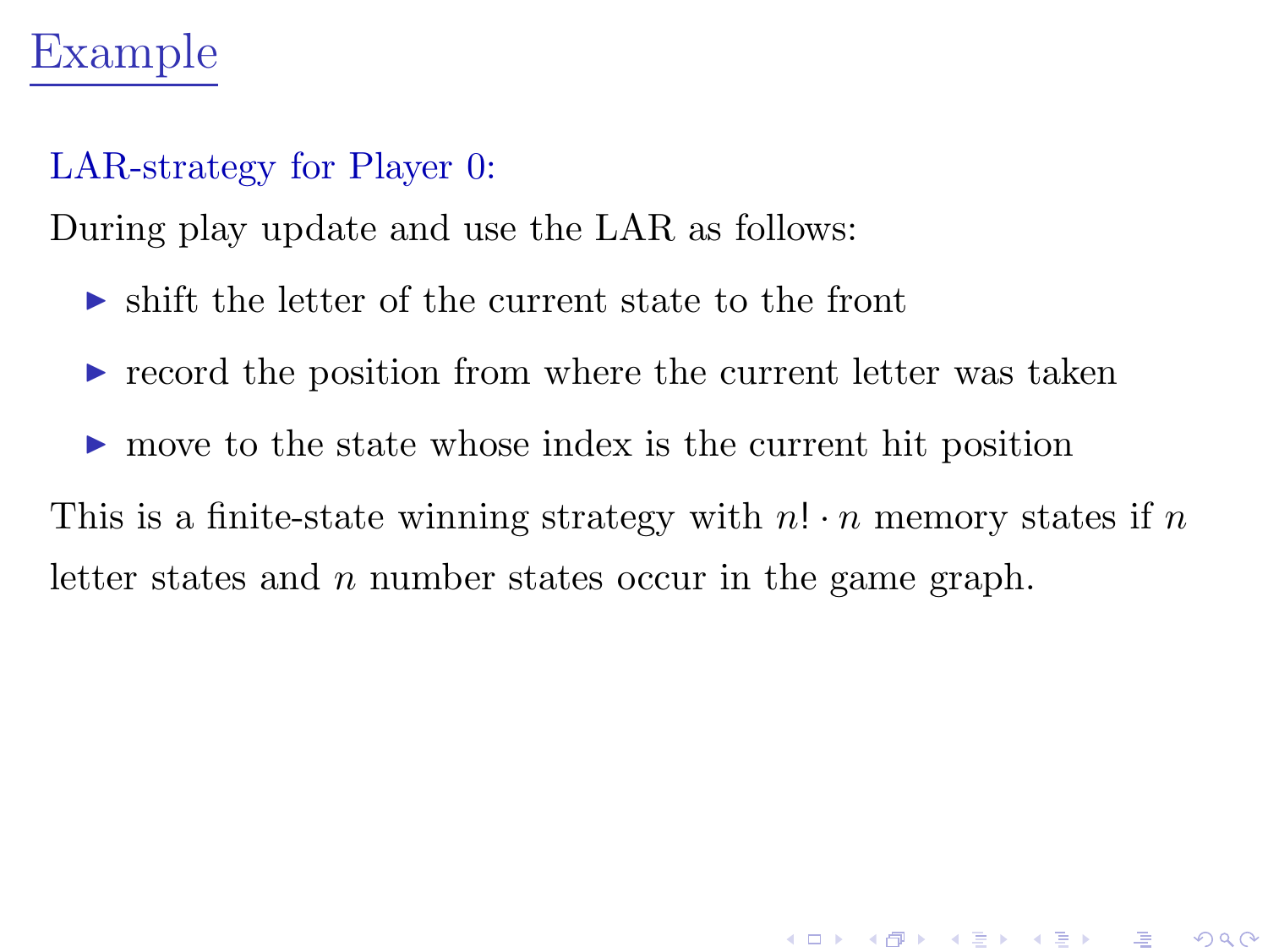#### Theorem

For a game  $(G, \phi)$  with  $G = (S, S_0, E)$  and Muller winning condition  $\phi$ (using the set  $\mathcal{F} \subseteq 2^S$ ), there is a game  $(G', \phi')$  with  $G' = (S', S'_0, E')$ and parity winning condition  $\phi'$  such that  $(G, \phi) \leq (G', \phi')$ 

#### Proof.

Assume  $= \{1, \ldots n\}$ . Define  $S' := LAR(S)$ 

LAR(S) is the set of pairs  $((i_1, \ldots i_n), h)$  consisting of a permutation of  $1, \ldots n$  and a number  $h \in \{1, \ldots n\}.$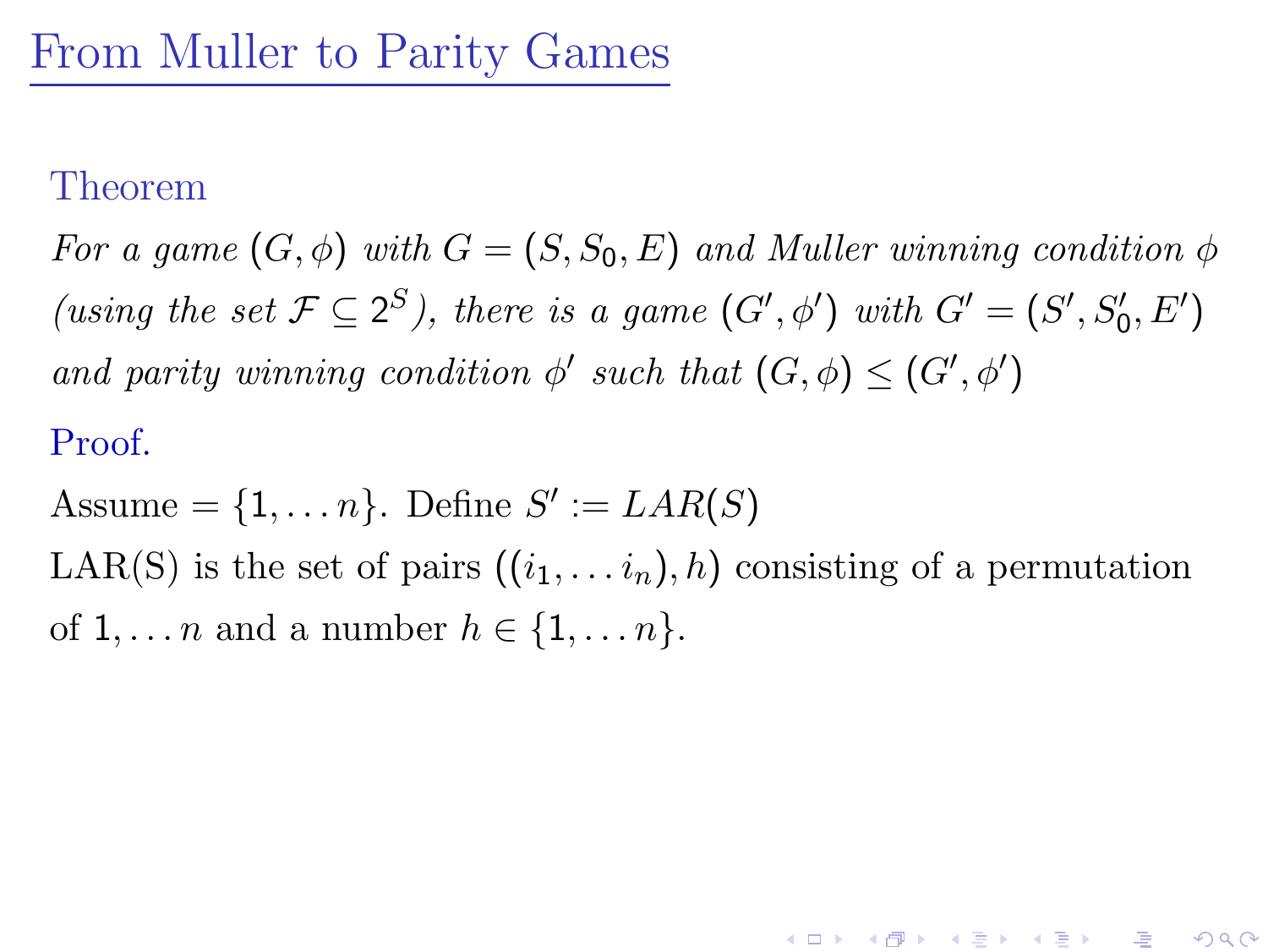### **Construction**

Initialisation: For  $i \in S$  set

$$
g(i) = ((i, i + 1, \ldots, n, 1, \ldots, i - 1), 1)
$$

Definition of E': Introduce an edges from  $((i_1 \ldots i_n), h)$  to  $((i_{m}i_{1}\ldots i_{m-1}i_{m+1}\ldots i_{n}),m)$  if  $(i_{1},i_{m})\in E$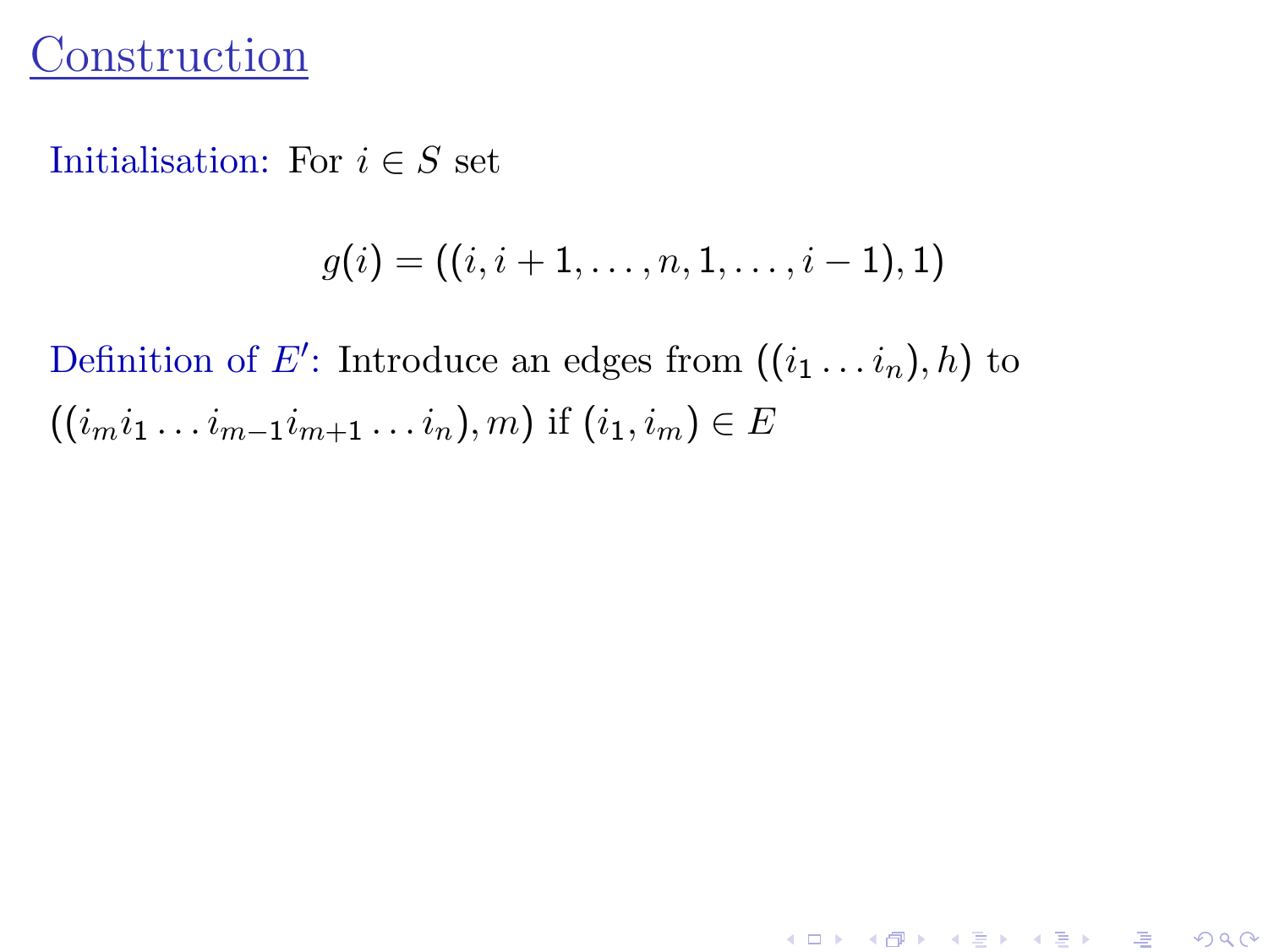### **Construction**

Initialisation: For  $i \in S$  set

$$
g(i) = ((i, i + 1, \ldots, n, 1, \ldots, i - 1), 1)
$$

K ロ > K ④ > K 플 > K 클 > 『 클 → 9 Q Q ·

Definition of E': Introduce an edges from  $((i_1 \ldots i_n), h)$  to  $((i_{m}i_{1}\ldots i_{m-1}i_{m+1}\ldots i_{n}),m)$  if  $(i_{1},i_{m})\in E$ 

How should we assign the priorities?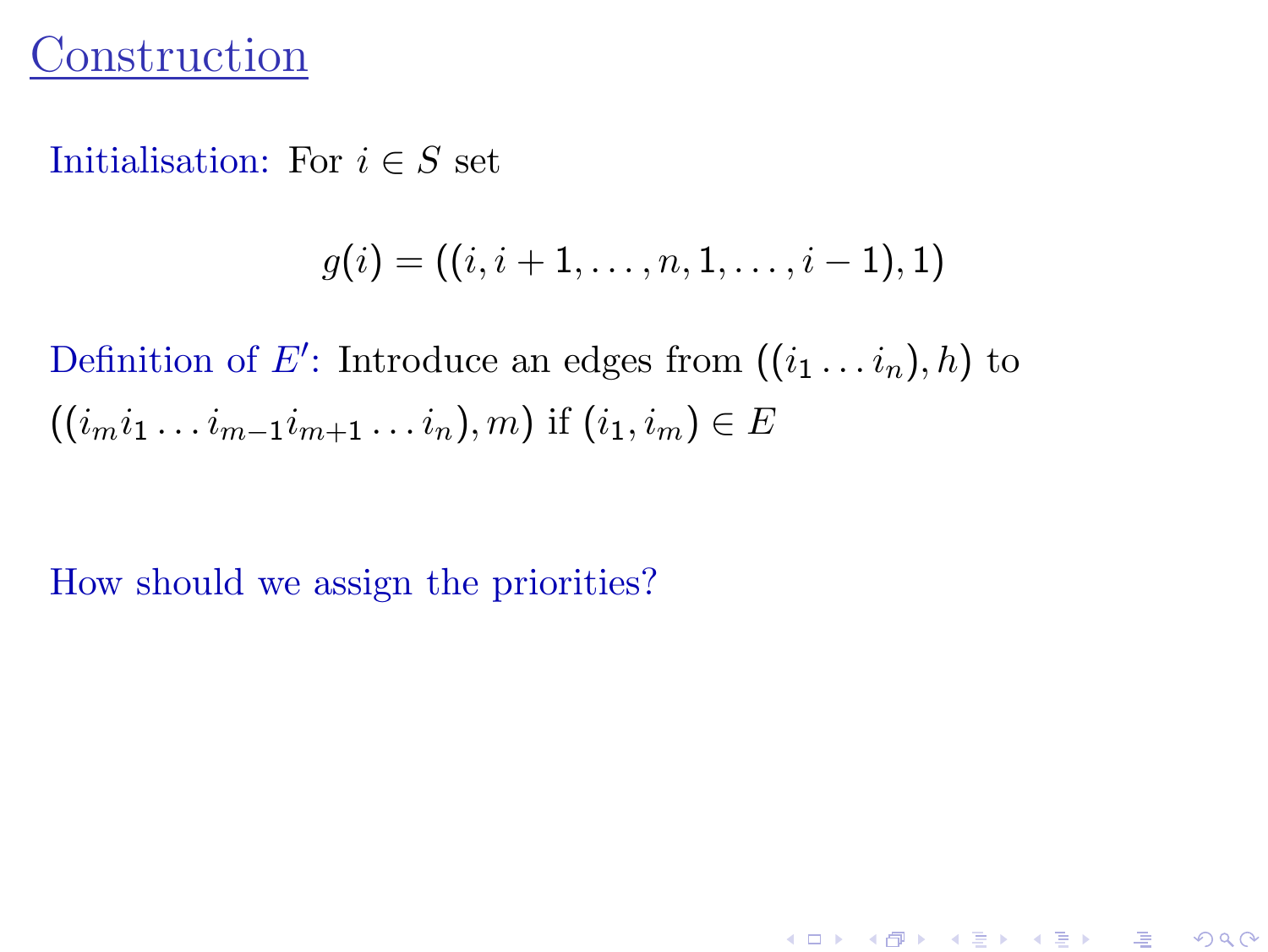### Record Sets and Priorities

Recall, priorities in the reduction of Staiger-Wagner to Weak-Parity.  $F = \{\{s_0, s_1\}, \{s_0, s_1, s_2\}\}.$ 



K ロ K K n ④ K K X 를 K K 를 K

つへへ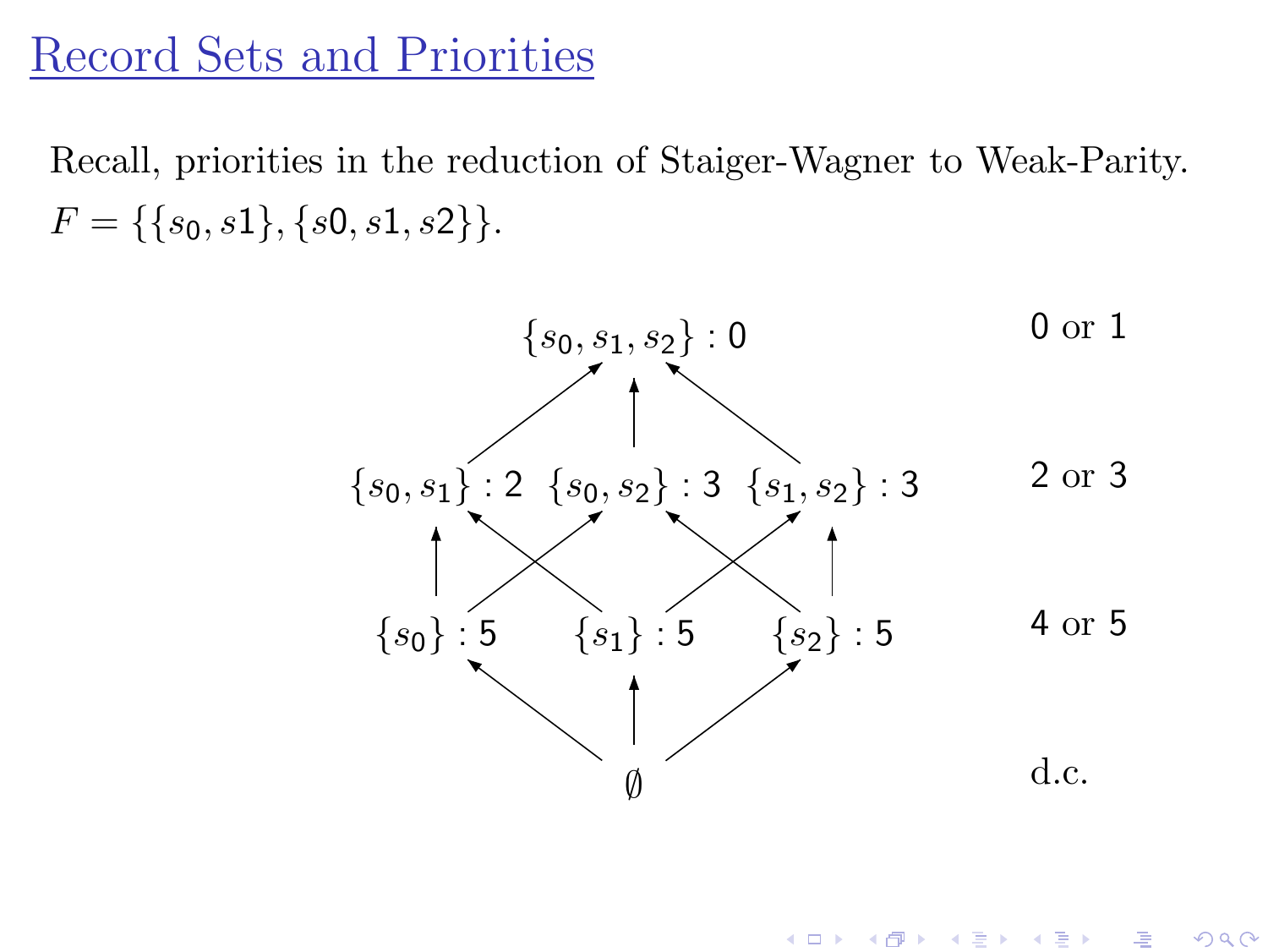## Construction(2)

Now, we are only interested in states visited infinitely often. The hit value tells as how many states are visited infinitely often. E.g., if  $s_0$  and  $s_1$  are visited infinitely often, we see from some point on only the LARs:  $(s_0s_1 \ldots, 1), (s_0s_1 \ldots, 2), (s_1s_0 \ldots, 1), (s_1s_0 \ldots, 2).$ If  $\mathcal{F} = \{\{s_0, s_1\}\}\$ , then we want plays that visit only  $(s_0s_1 \ldots, 1)$  or  $(s_1s_0 \ldots, 1)$  from some point on to be losing. So, the priorities signed to  $(s_0s_1\ldots, 2)$  or  $(s_0s_1\ldots, 2)$  need to override the priorities of  $(s_0s_1 \ldots, 1)$  or  $(s_1s_0 \ldots, 1)$ .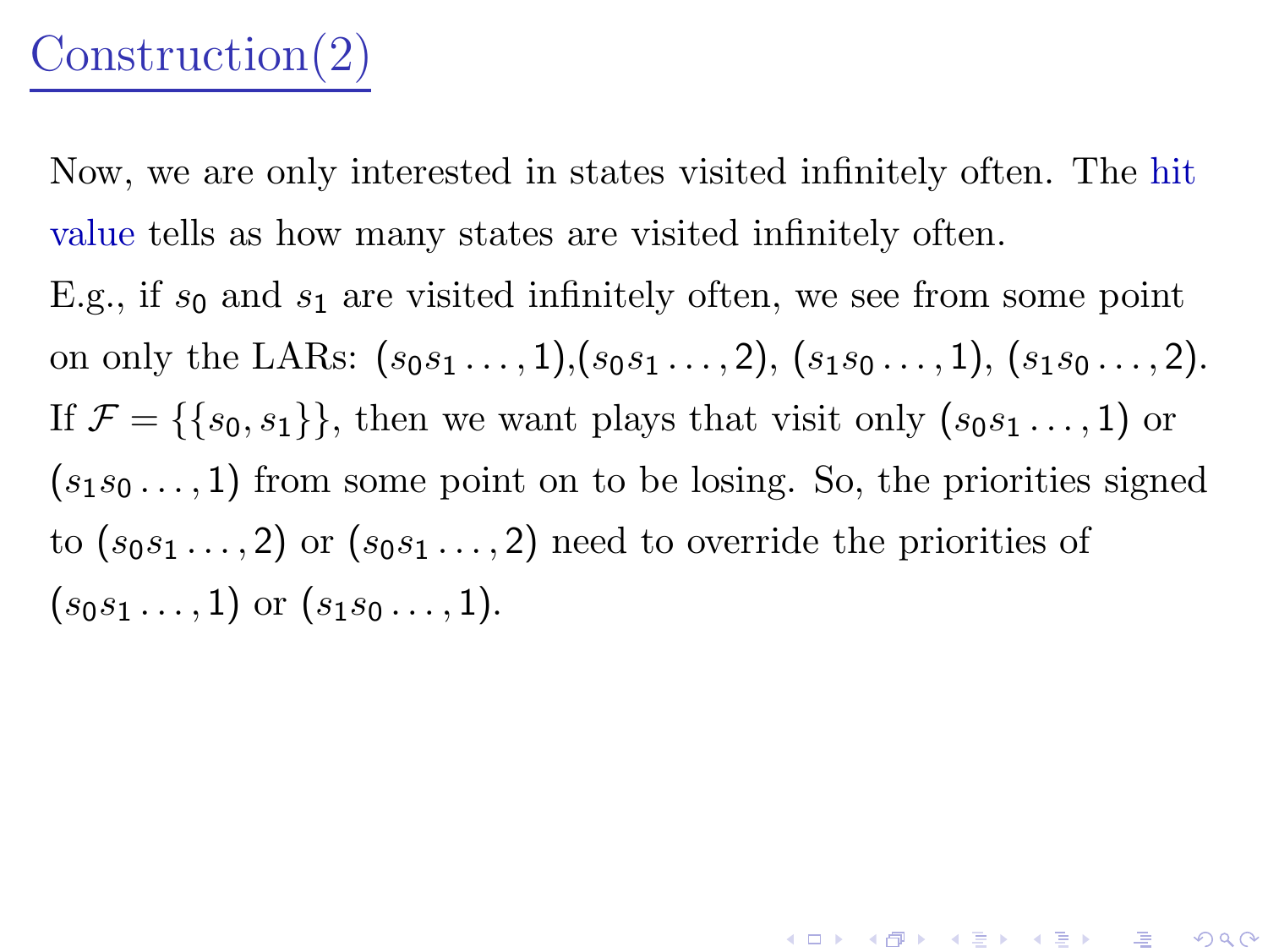## Construction(2)

Now, we are only interested in states visited infinitely often. The hit value tells as how many states are visited infinitely often. E.g., if  $s_0$  and  $s_1$  are visited infinitely often, we see from some point on only the LARs:  $(s_0s_1 \ldots, 1), (s_0s_1 \ldots, 2), (s_1s_0 \ldots, 1), (s_1s_0 \ldots, 2).$ If  $\mathcal{F} = \{\{s_0, s_1\}\}\$ , then we want plays that visit only  $(s_0s_1 \ldots, 1)$  or  $(s_1s_0 \ldots, 1)$  from some point on to be losing. So, the priorities signed to  $(s_0s_1\ldots, 2)$  or  $(s_0s_1\ldots, 2)$  need to override the priorities of  $(s_0s_1 \ldots, 1)$  or  $(s_1s_0 \ldots, 1)$ .

Priorities p:  $LAR(S) \rightarrow \{1, \ldots 2n\}$ 

$$
p((i_1 \ldots i_n, h)) = 2n - \begin{cases} 2h - 1 & \text{if } \{i_1 \ldots i_h\} \notin \mathcal{F} \\ 2h & \text{if } \{i_1 \ldots i_h\} \in \mathcal{F} \end{cases}
$$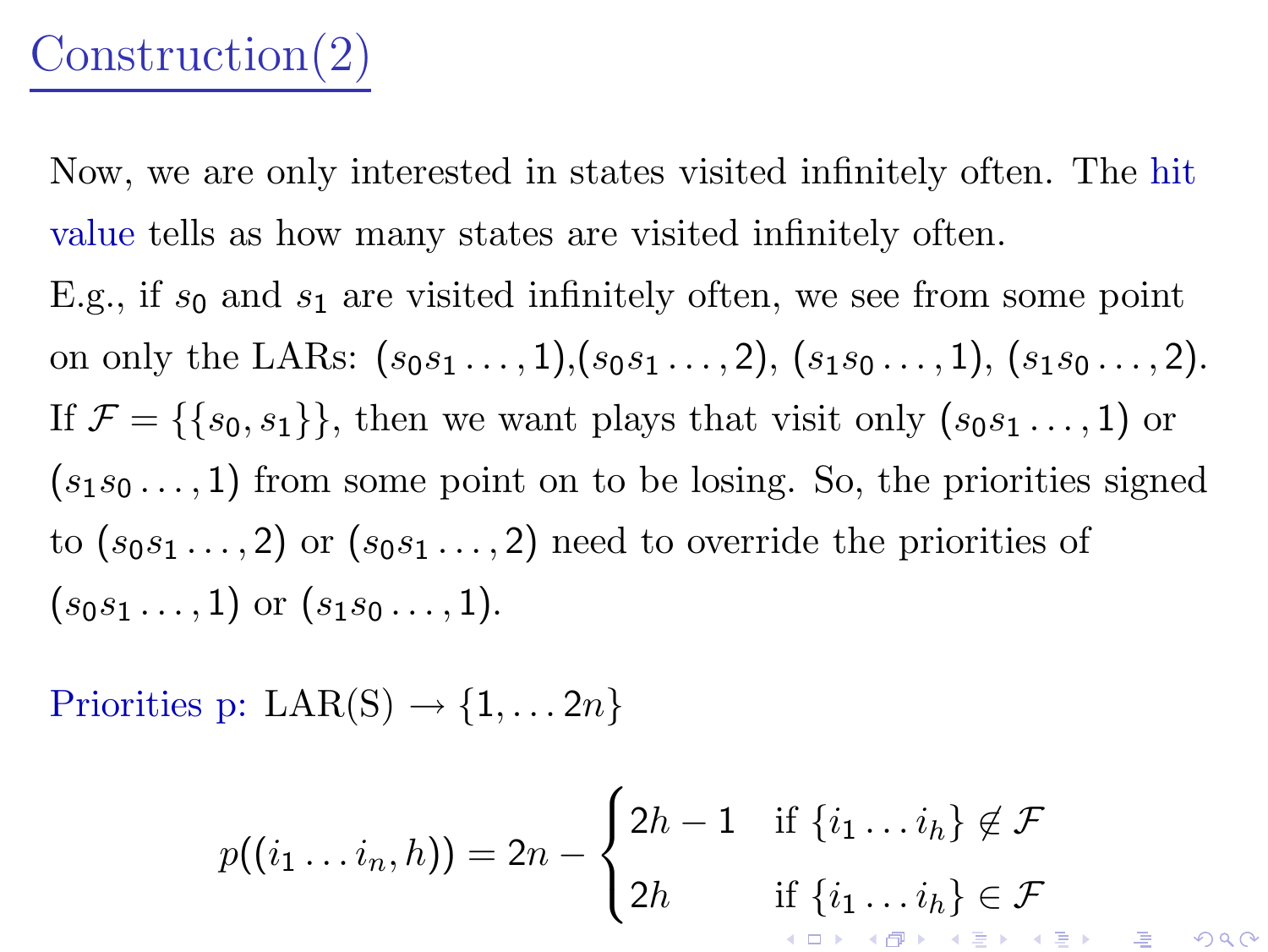### Proof of Correctness

#### Lemma

Given a play  $\rho$  in  $(G, \phi)$  and its counterpart  $\rho'$  in  $(G', \phi')$ , then  $Inf(\rho) = F$  with  $|F| = m$  iff

- 1. in  $\rho'$  the hit value is > m only finitely often
- 2. in  $\rho'$  the hit-segment is equal to  $F$  infinitely often

#### Proof (forward).

Let Inf( $\rho$ ) = F and  $|F| = m$ . Choose k and  $k' > k$  s.t. forall  $j > k$  $\rho(j) \in F$  and  $\{\rho(k), \ldots, \rho(k'-1)\} = F$ . By construction of  $\rho'$ , the F-states  $F = \{i_1, \ldots, i_m\}$  are at the beginning of  $\rho'(k')$  and for every  $k'' > k'$  the hit is always  $\leq m$  (1).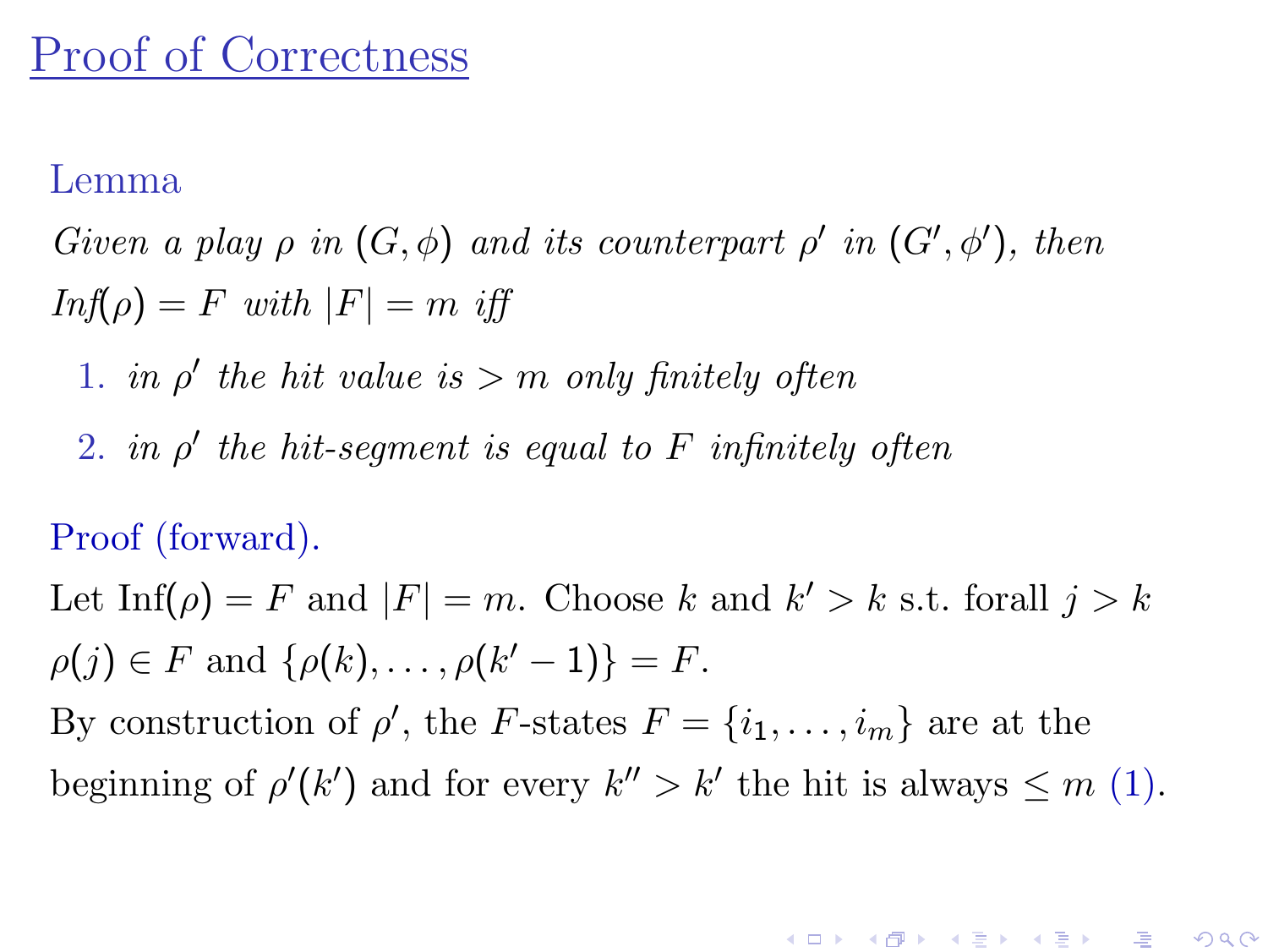### Proof (forward cont.)

For the hit equal to m the hit-segment must be the set  $F$ . So, for  $(2)$ it suffices to show that the hit is infinitely often equal to  $m$ . Assume the hit is only finitely often equal to  $m$ , then eventually the LAR-entries  $i_m, i_{m+1}, \ldots, i_n$  are not changed anymore (and so, these states are not visited anymore). Then,  $|Inf(\rho)| < m$ , which contradcits  $\text{Inf}(\rho) = F$  with  $|F| = m$ . Proof (backwards).

Assume (1) and (2) holds. It follows from (1), that the LAR-entries  $i_{m+1}, \ldots, i_n$  in  $\rho'$  are fixed from some point  $j_0$  onwards. So, the states  $i_{m+1}, \ldots, i_n$  are not visited anymore after  $j_0$ . From, (2) it follows that  $i_{m+1}, \ldots, i_n$  are not in F (i.e., Inf( $\rho$ )  $\subseteq$  F).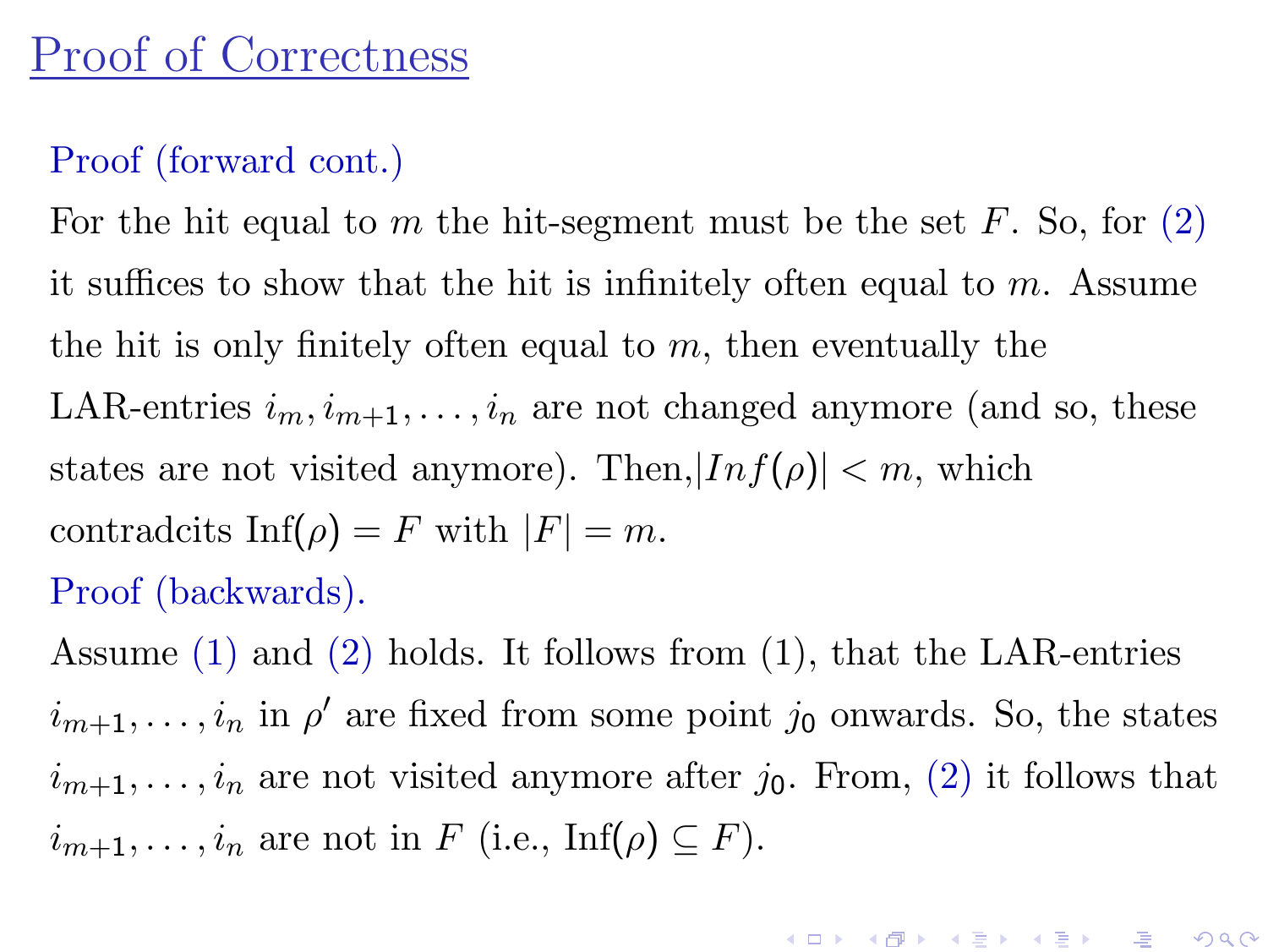## Proof of Correctness

#### Proof (backwards cont.)

For  $F \subseteq \text{Inf}(\rho)$ , assume  $q \in F$  but  $q \notin \text{Inf}(\rho)$ .

Since  $q \in F$  and hit-segment = F infinitely often (2), we know that  $q \in \text{hit-segment infinitely often. Furthermore, since } |$ hit-segment $| \leq m$ from some point on  $(1)$ , it follows that from some point on the index i of q in the hit segment is  $\leq m$ . From  $q \notin \text{Inf}(\rho)$  it follows that from some point onwards  $q$  can only stay in the same position in the LAR or go to the right and its final position  $i$  is  $>m$ . Contradiction.

K ロ ▶ ( K 마 X X + X 는 X 나는 X 나는 사용)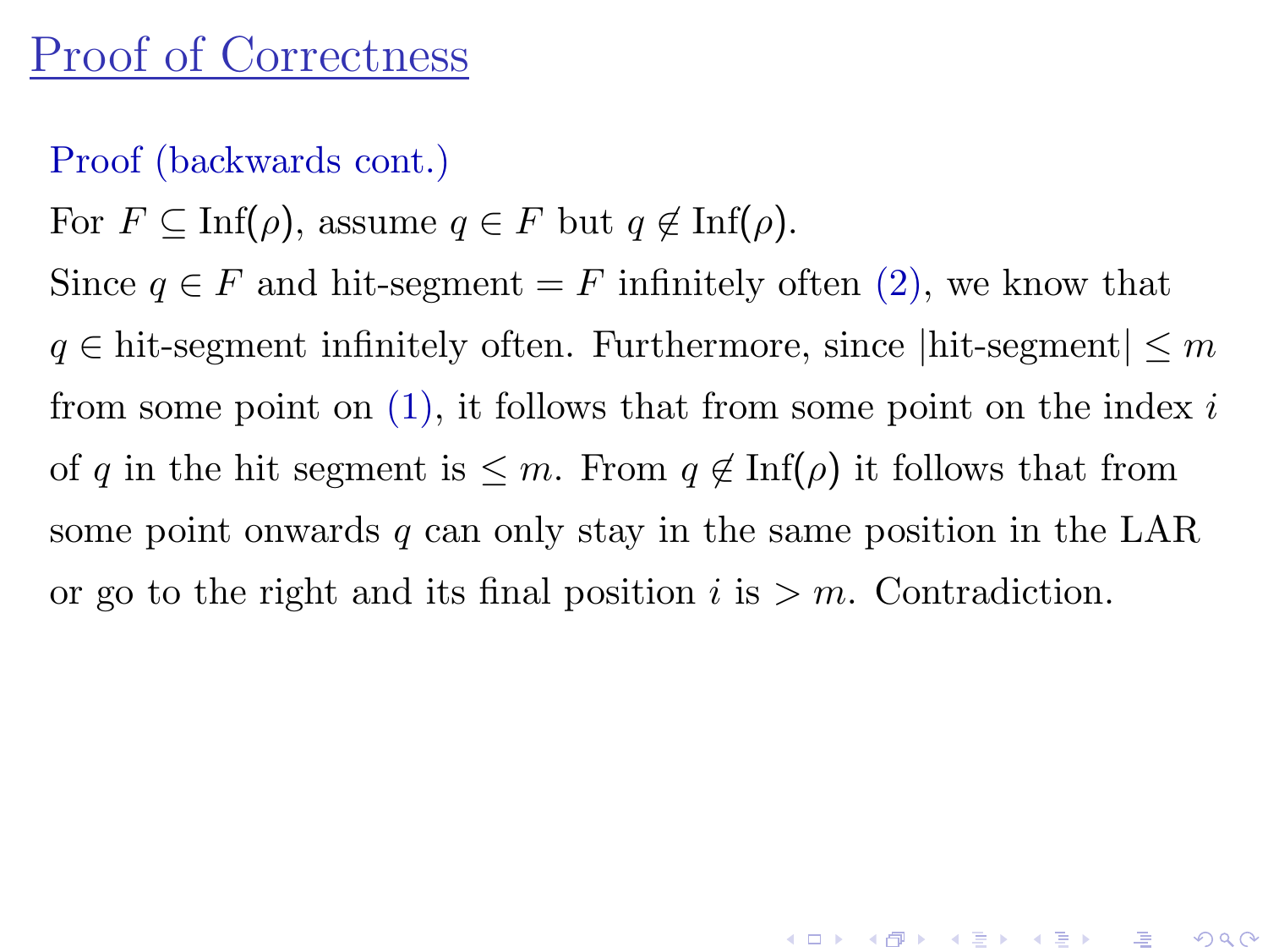



$$
\rho \in \text{Win} \leftrightarrow \{0, 2\} \subseteq \text{Inf}(\rho)
$$

 $\mathcal{F} = \{\{0,2\}, \{0,1,2\}, \{0,1,2,3\}\}\$ 

세미 시계 이 세계 시작에 사람이 있다는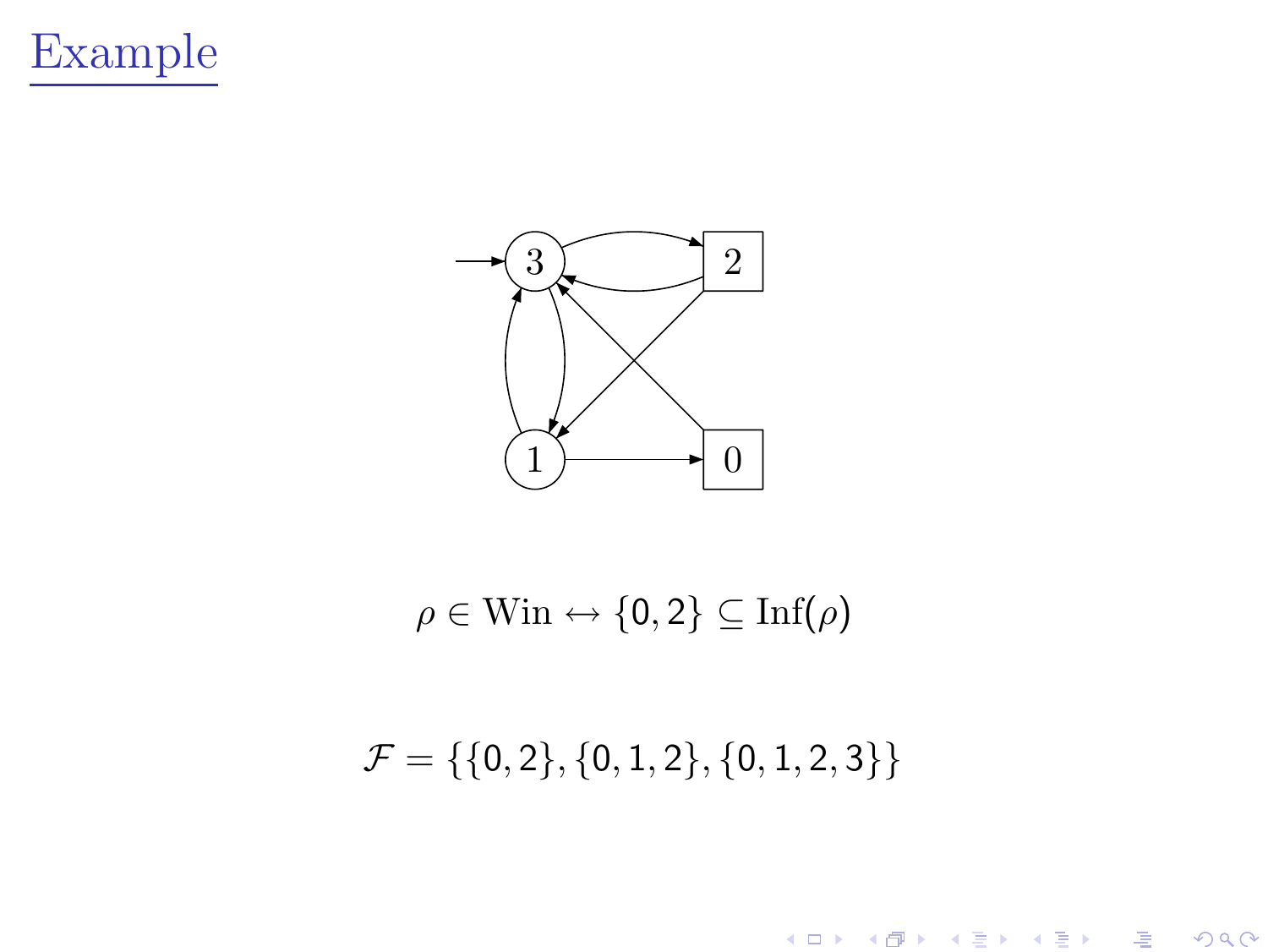

We can solve Muller games by reduction to parity games using the Last Appearence Record construction.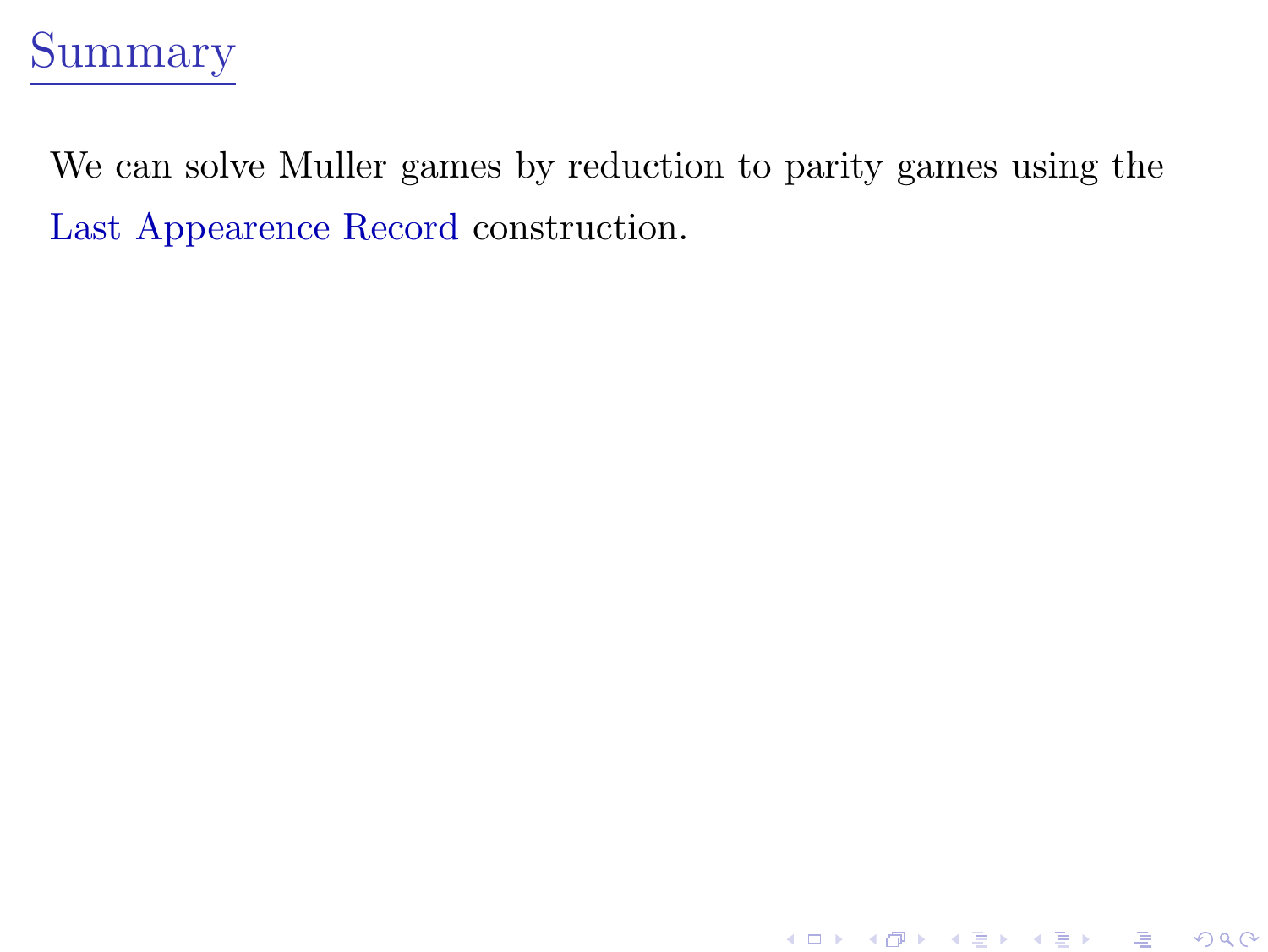## Summary

We can solve Muller games by reduction to parity games using the Last Appearence Record construction.

Finally, Rabin and Streett games can be viewed as Muller games.

K ロ > K ④ > K 플 > K 클 > 『 클 → 9 Q Q ·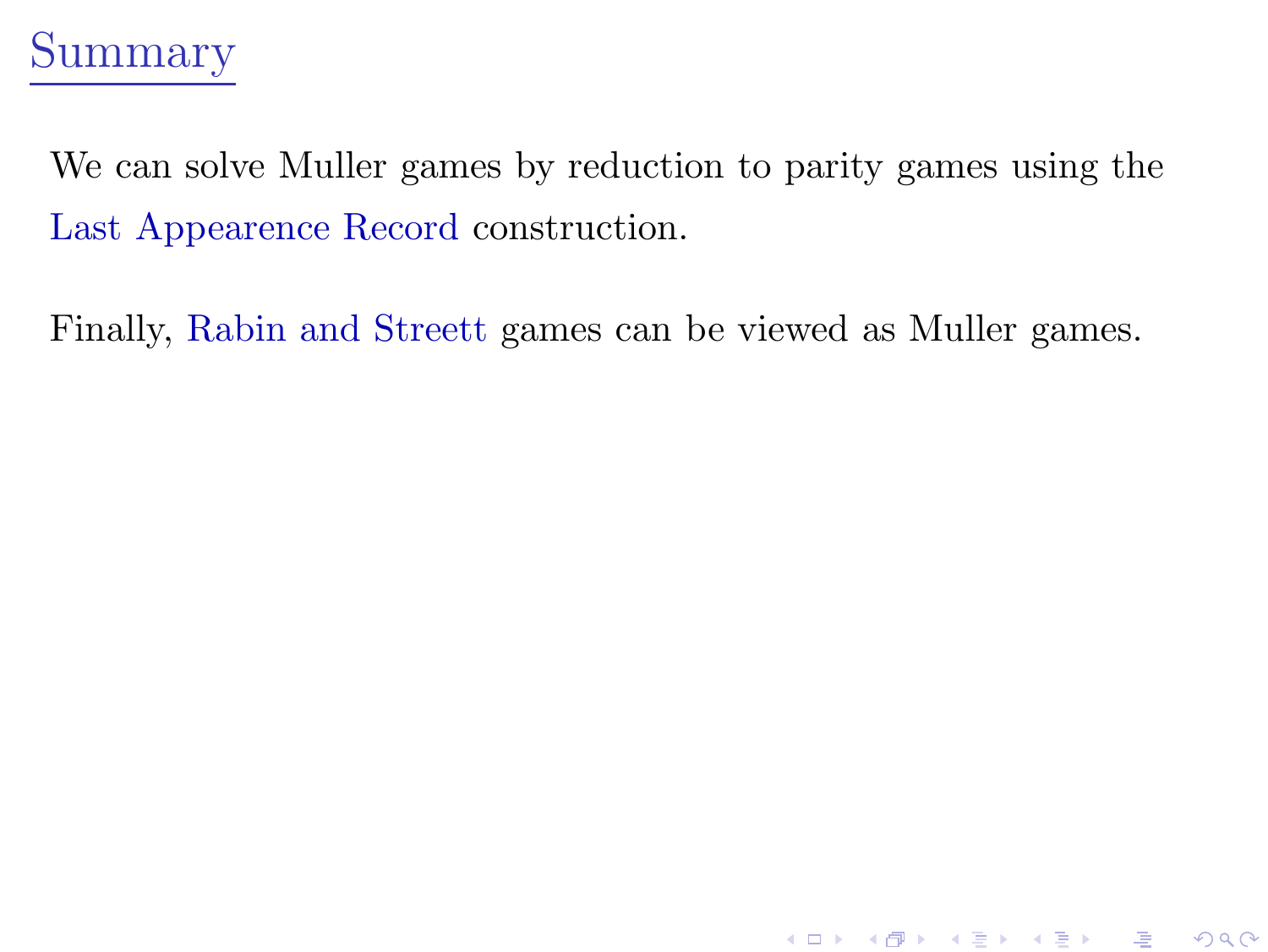### Rabin and Streett Games

Given a game graph  $G = (S, S_0, E)$  and a Rabin/Streett condition  $\{(F_1, E_1), \ldots, (F_k, E_k)\}\$ , then a play  $\rho$  is winning for Player 0 for the

- $\blacktriangleright$  Rabin condition if there exists  $(F_i, E_i)$ s.t. Inf( $\rho$ )  $\cap$   $F_i \neq \emptyset \wedge$  Inf( $\rho$ )  $\cap$   $E_i = \emptyset$
- <span id="page-22-0"></span>Streett condition if forall  $(F_i, E_i)$ , we have that  $\text{Inf}(\rho) \cap F_i \neq \emptyset \rightarrow \text{Inf}(\rho) \cap E_i \neq \emptyset$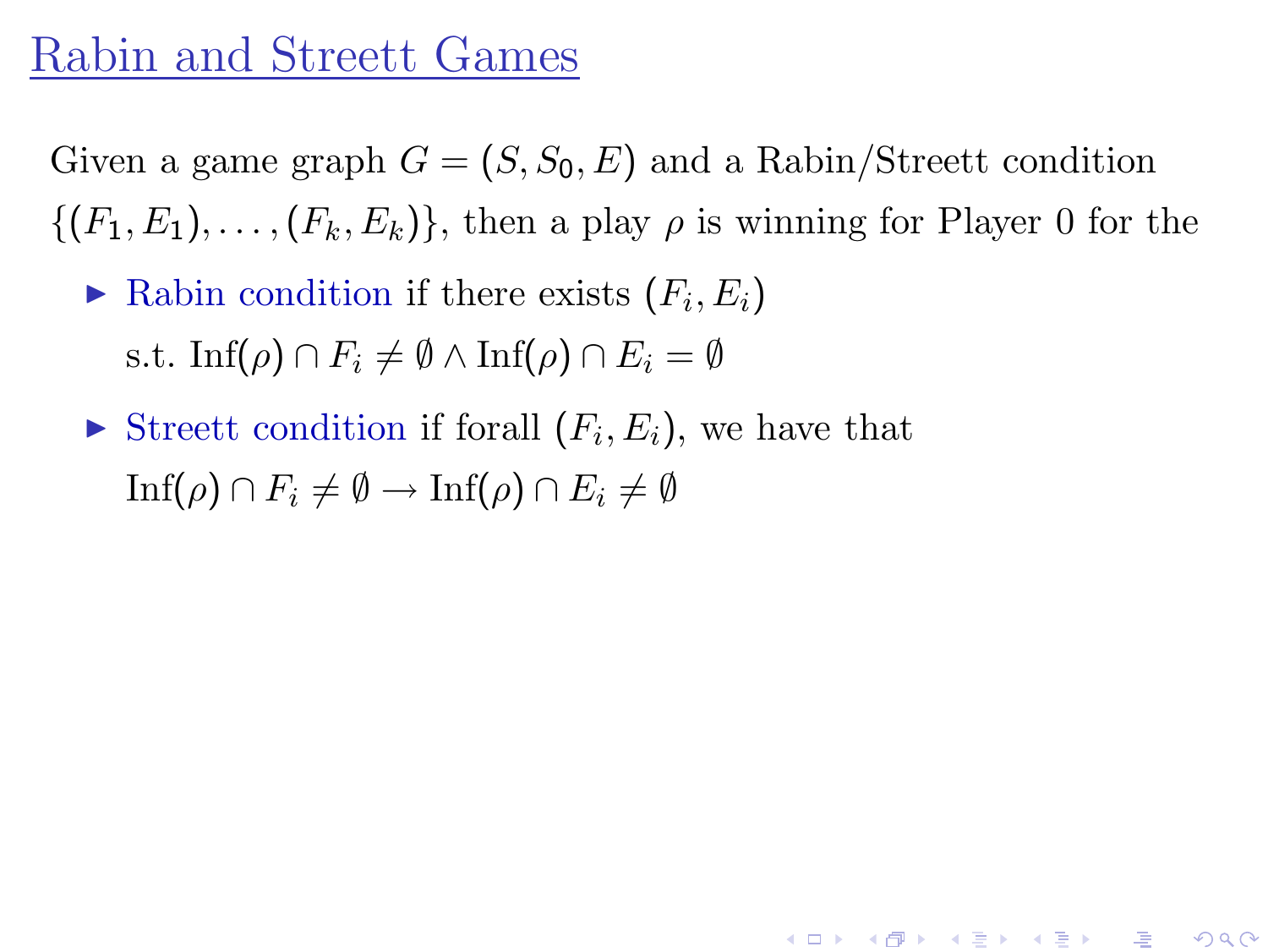### Rabin and Streett to Muller Games

Simple reduction:

Given a Rabin (or Streett) game  $(G, \mathcal{F})$  with  $G = (S, S_0, E)$  and  $\mathcal{F} = \{ (F_1, E_1), \ldots, (F_k, E_k) \},\$  there exists an equivalent Muller game  $(G', \mathcal{F}')$  with  $G' = G$  and

$$
\mathcal{F}' = \{ F \in 2^S \mid \exists i \in \{1, ..., k\} : F \cap F_i \neq \emptyset \land F \cap E_i = \emptyset \} \text{ (Rabin)}
$$
  

$$
\mathcal{F}' = \{ F \in 2^S \mid \forall i \in \{1, ..., k\} : F \cap F_i \neq \emptyset \to F \cap E_i \neq \emptyset \} \text{ (Street)}
$$

Some interesting facts about Rabin/Streett games:

- ► In a Rabin game one of the players (Player 0) has a memoryless strategy.
- <span id="page-23-0"></span>► There is a special record set called Index Appearance record (IAR) optimized for Streett games. It records permutation and satisfaction of Streett-pair indices (not [st](#page-22-0)[ate](#page-24-0)[s](#page-22-0)[\).](#page-23-0)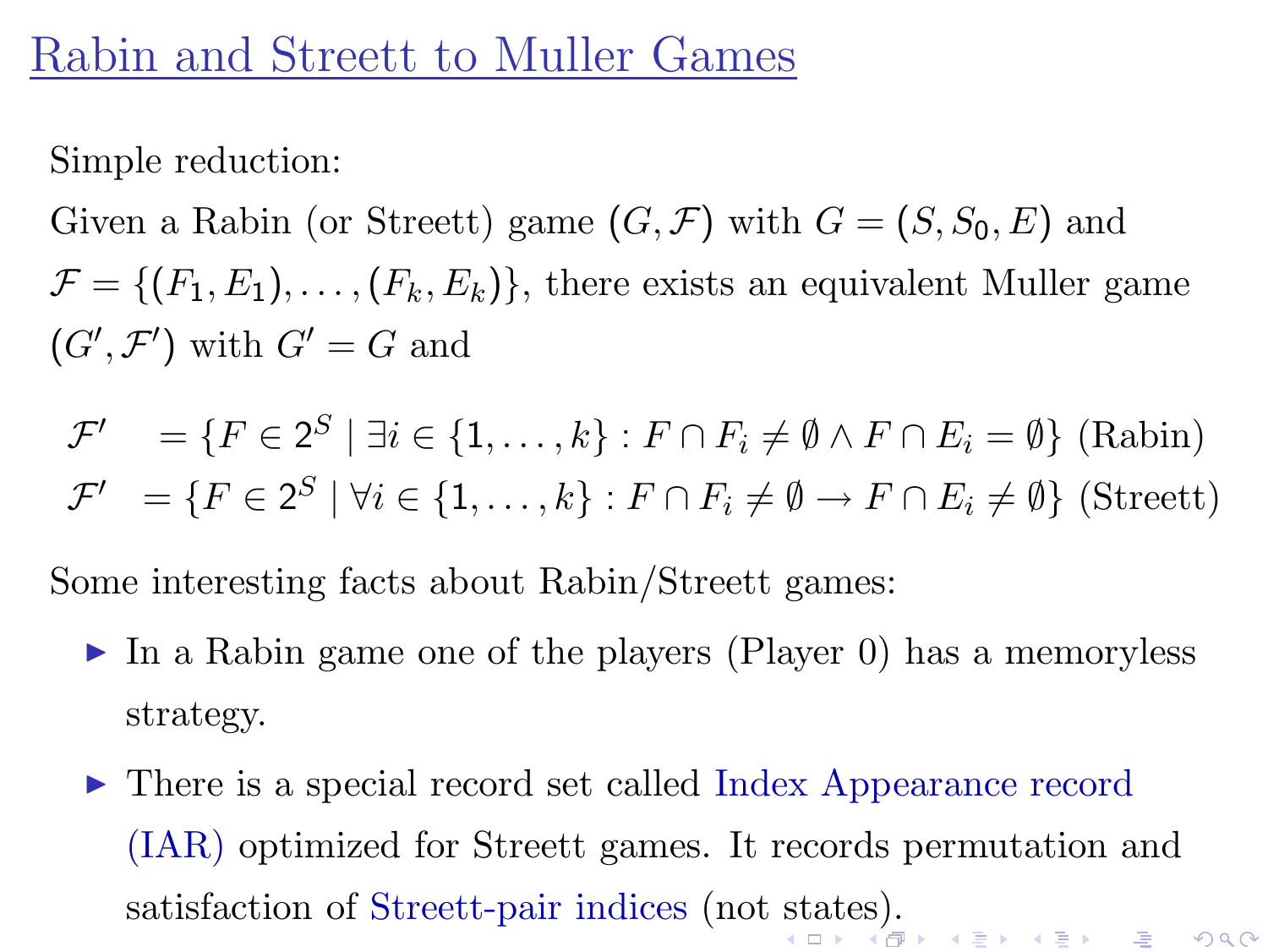### <span id="page-24-0"></span>Back to Tree Automata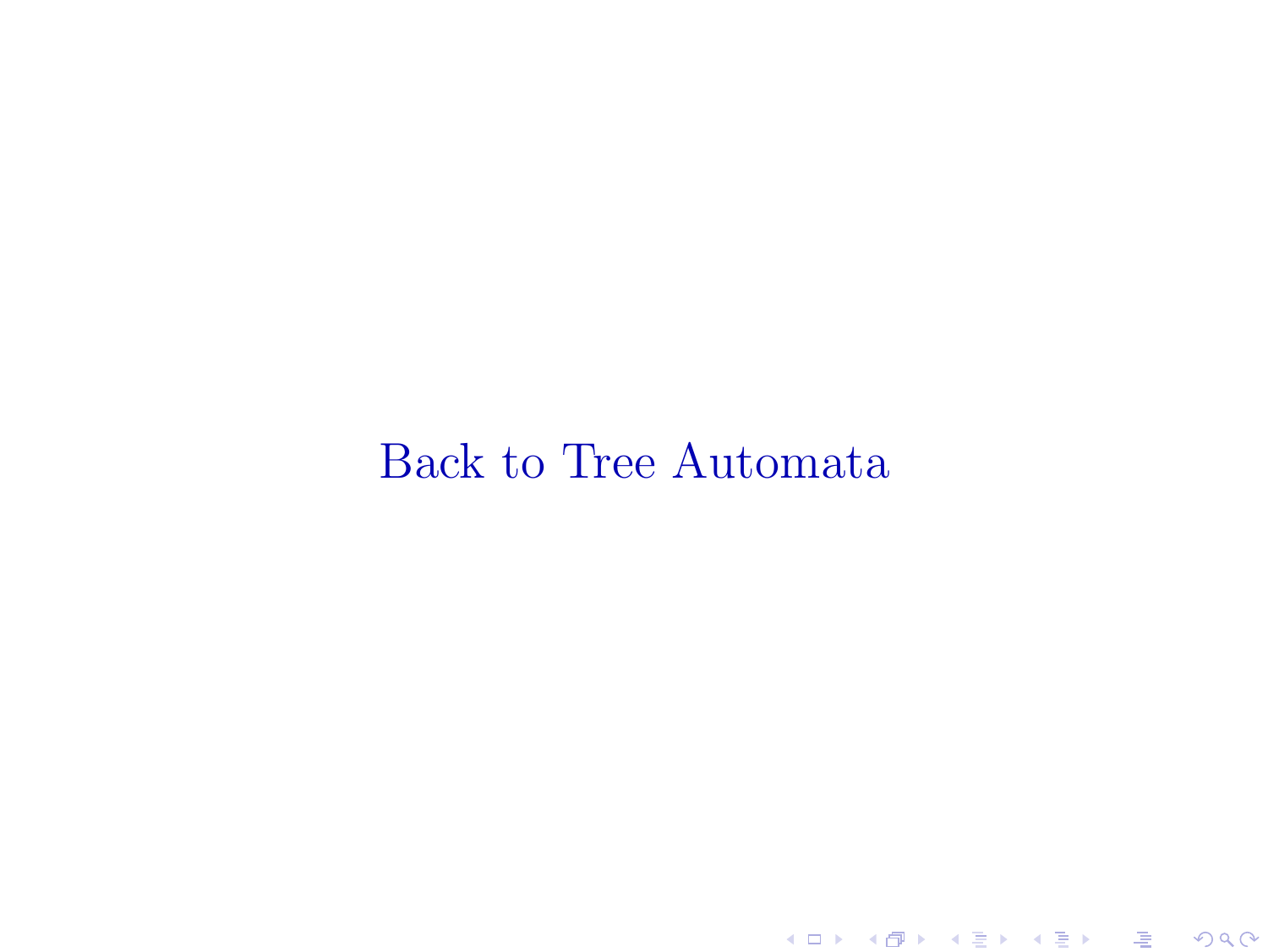### Muller tree automaton

Recall, a Muller tree automaton over  $\Sigma$  is  $A = (S, s_0, T, \mathcal{F})$ , where

- $\triangleright$  S is a finite set of states,
- $\blacktriangleright$  s<sub>0</sub>  $\in$  S is an initial state,
- $\blacktriangleright$   $T: S \times \Sigma \rightarrow 2^{S \times S}$  is a transition function
- $\blacktriangleright \mathcal{F} \subseteq 2^S$  is the set of accepting sets.

Given an input tree t, a run  $\pi$  of A over t is accepting iff for every path  $\sigma$  in t:

$$
\mathrm{Inf}(\pi_{|\sigma}) \in \mathcal{F}
$$

K ロ > K ④ > K 플 > K 클 > 『 클 → 9 Q Q ·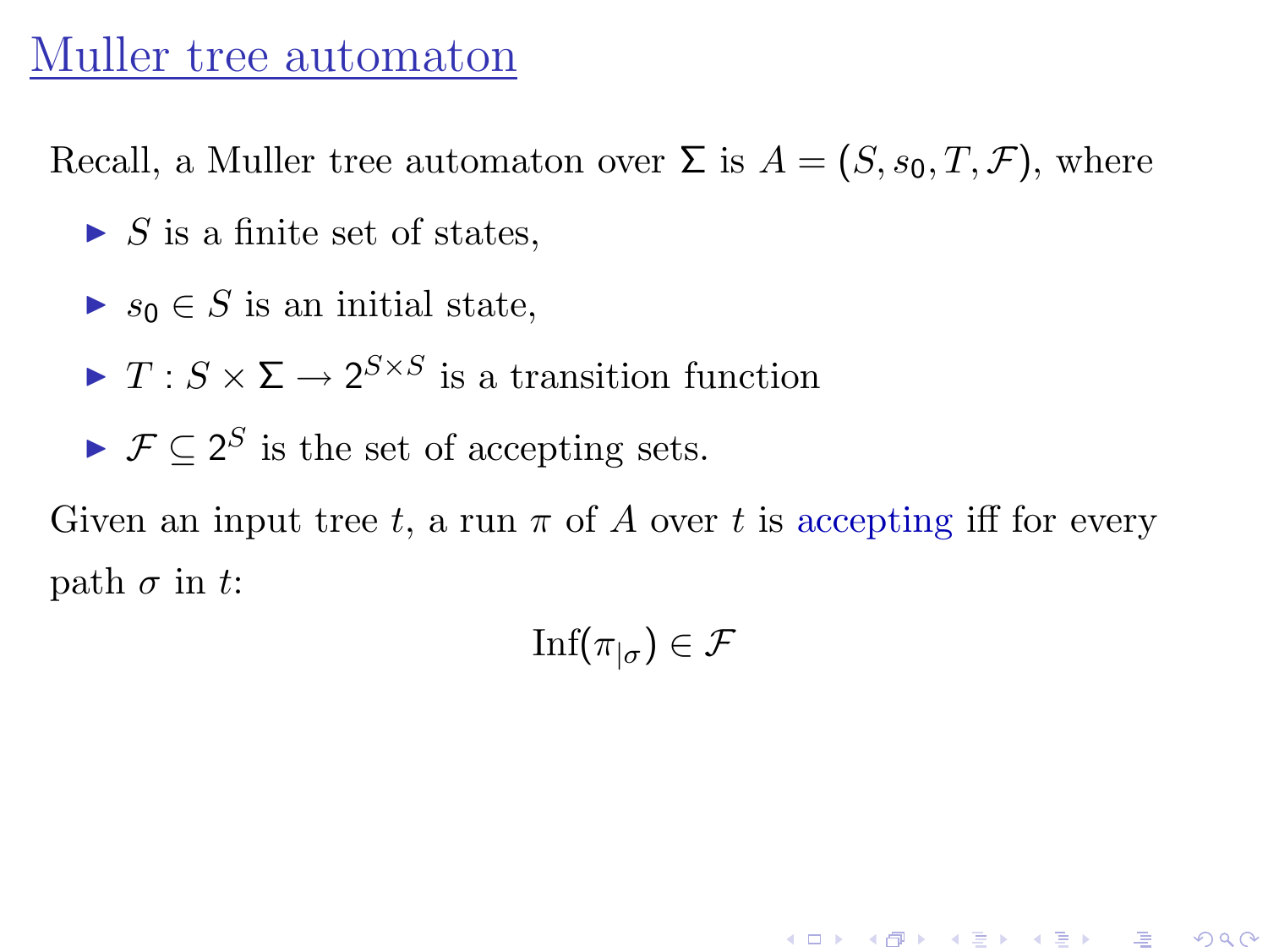### Parity tree automaton

A Parity tree automaton over  $\Sigma$  is  $A = (S, s_0, T, p)$ , where

- $\triangleright$  S is a finite set of states,
- $\blacktriangleright$  s<sub>0</sub>  $\in$  S is an initial state,
- $\blacktriangleright$   $T: S \times \Sigma \rightarrow 2^{S \times S}$  is a transition function
- $p: S \to \{0, \ldots k\}$  is a priority function.

Given an input tree t, a run  $\pi$  of A over t is accepting iff for every path  $\sigma$  in t:

$$
\min_{s \in \text{Inf}(\pi_{|\sigma})} p(s) \text{ is even}
$$

K ロ ▶ 《 *日* ▶ 《 경 ▶ 《 경 ▶ 》 《 경 》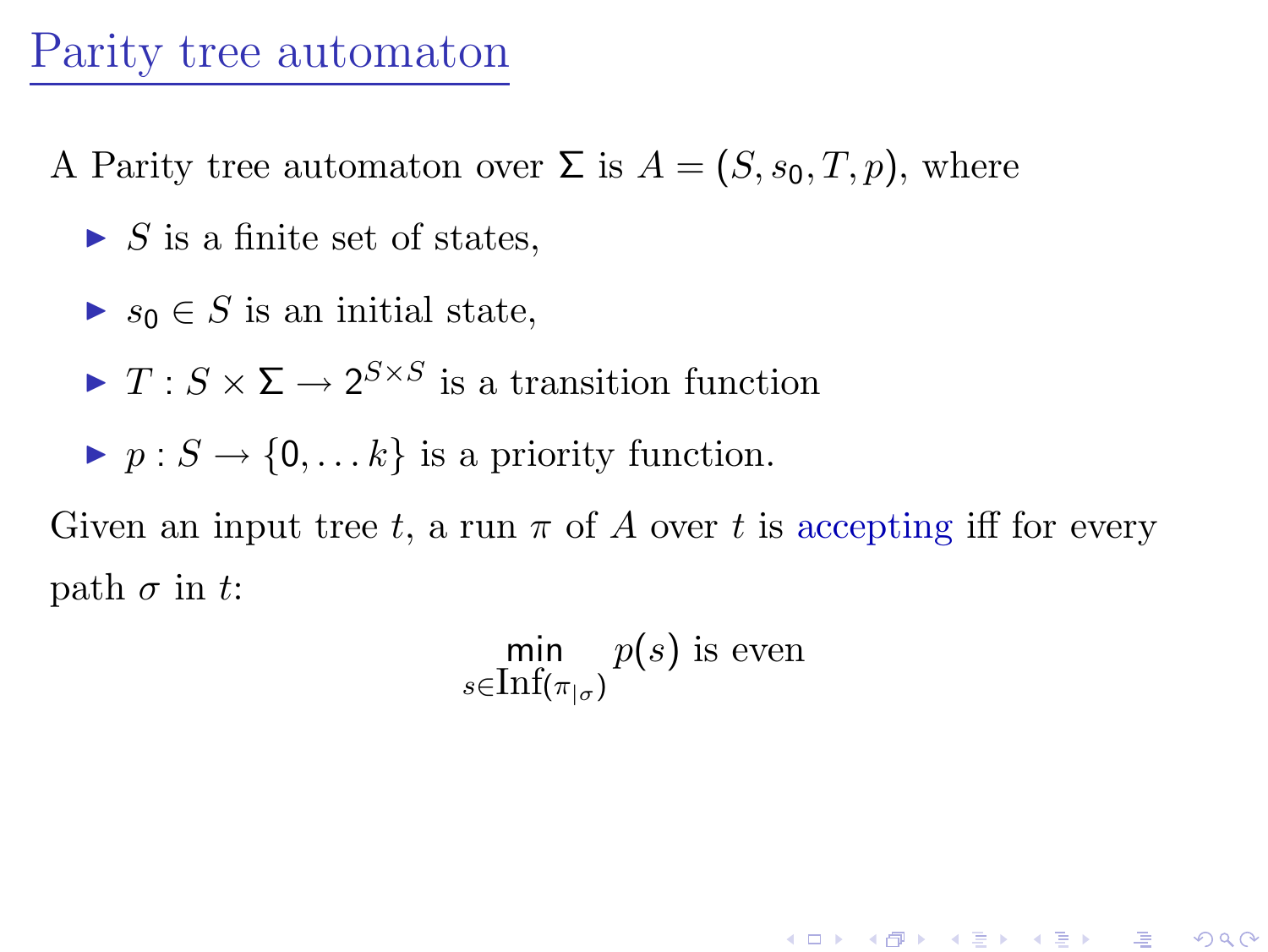## Example

A parity tree automaton over  $\Sigma = \{a, b\}$  that recognizes all binary trees

 $\mathcal{T} = \{t \in \mathcal{T}^{\omega}(\Sigma) \mid \text{ each path through } t \text{ has only finitely many } b\}$ 

- $S = \{q_a, q_b\}$
- $\blacktriangleright$   $I = \{q_a, q_b\}$
- $\blacktriangleright T(q_a, a) = \{(q_a, q_a)\}, T(q_b, a) = \{(q_a, q_a)\}\$  $T(q_a, b) = \{(q_b, q_b)\}, T(q_b, b) = \{(q_b, q_b)\}\$
- <span id="page-27-0"></span> $p(q_a) = 2, p(q_b) = 1$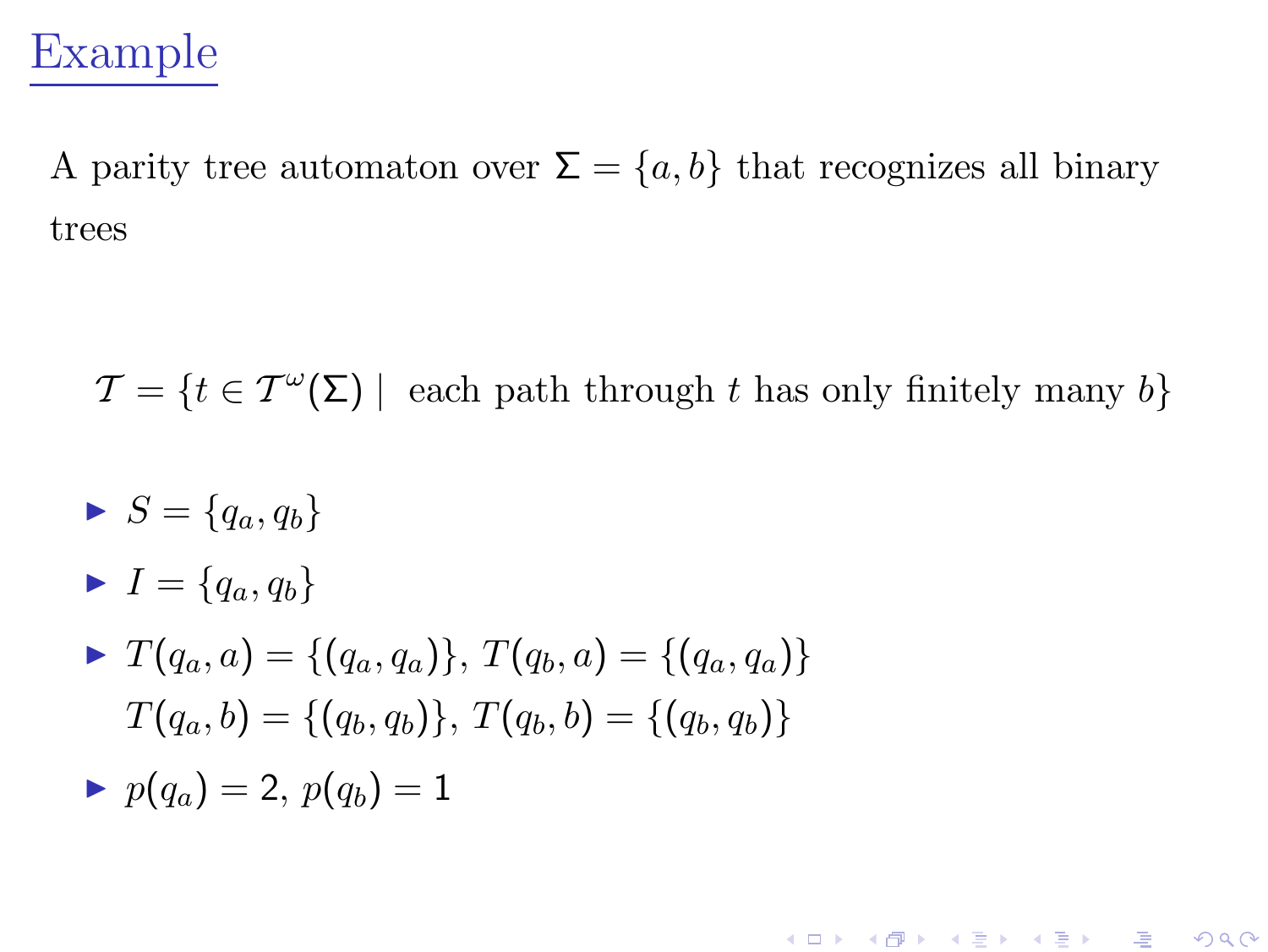## Tree Automata and Games

With any parity tree automaton  $A = (S, s_0, T, p)$  over  $\Sigma$  and any input tree  $t \in T^{\omega}(\Sigma)$ , we can associate a parity game between

- ► Player Automaton and
- ► Player Pathfinder

with proceeds as follows:

- $\triangleright$  First, Automaton picks a transition in T (from  $s_0$ ) which matches the labels of the root of t
- ▶ Then Pathfinder decides on a direction (left or right) to proceed to a son of the root
- ▶ Then Automaton chooses again a transition for this node (and compatible with the first transition)

 $E = 990$ 

<span id="page-28-0"></span>▶ Then Pathfinder reacts again by branc[hin](#page-27-0)[g](#page-29-0) [le](#page-27-0)[ft](#page-28-0) [o](#page-29-0)[r r](#page-0-0)[ig](#page-41-0)[ht.](#page-0-0)[..](#page-41-0)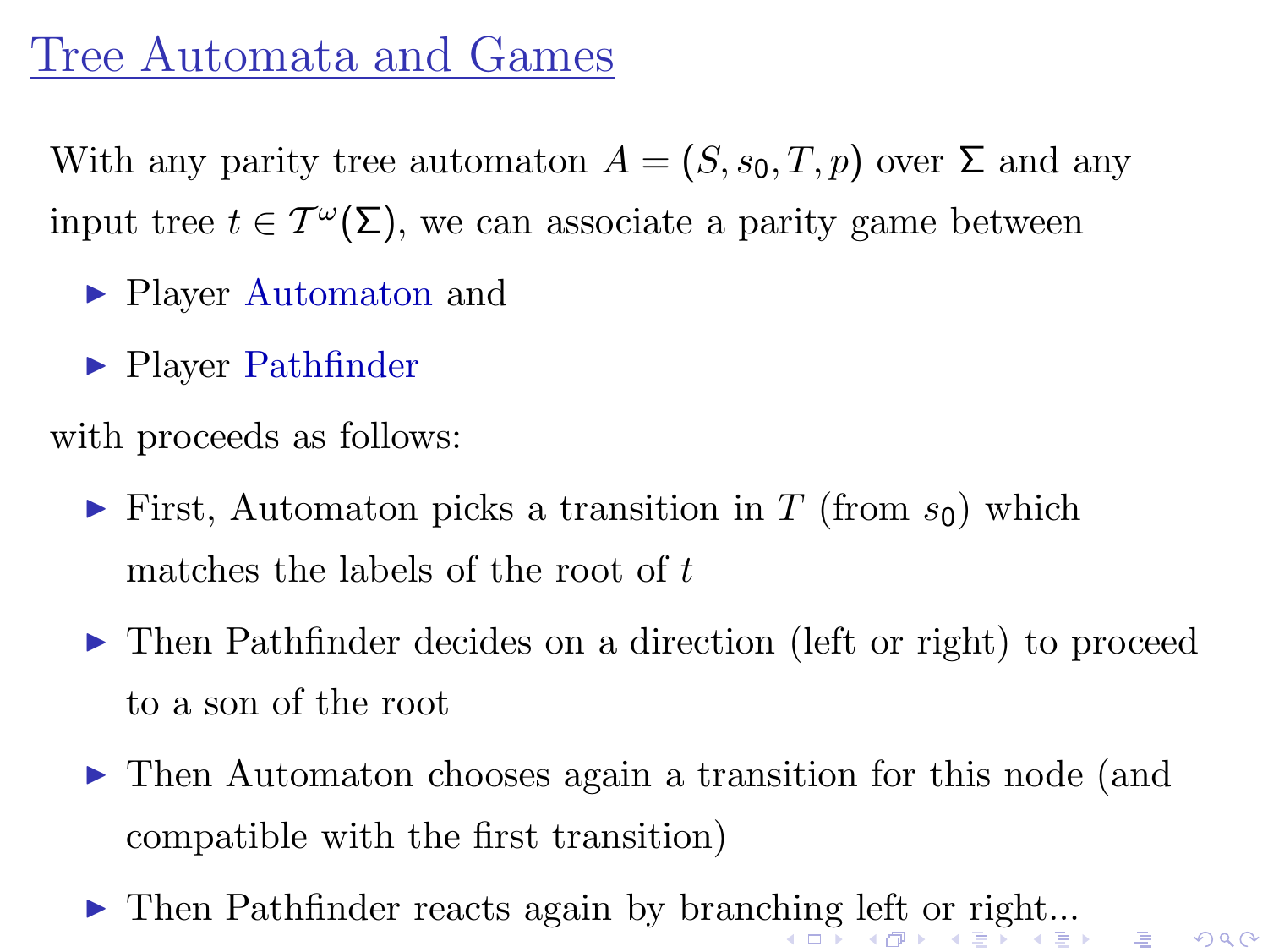## Tree Automata and Games

Such a play give a sequence of transitions (and hence a sequence of states in  $S$ ) built up along a path chosen by Pathfinder.

Automaton wins the play iff the sequence of states satisfies the parity condition.

Given a parity tree automaton  $A = (S, s_0, T, p)$  over  $\Sigma$  and an input tree t, the game graph  $G_{A,t} = (S_0 \cup S_1, S_0, E)$  is defined by

$$
\blacktriangleright S_0 = \{ (w, t(w), s) \mid w \in \{0, 1\}^*, t(w) \in \Sigma, s \in S_0 \},
$$

$$
\blacktriangleright S_1 = \{ (w, t(w), \tau) \mid w \in \{0, 1\}^*, t(w) \in \Sigma, \tau \in T \},\
$$

and the edges relation  $E$  is such that successive game positions are compatible with the transitions in A on t.

<span id="page-29-0"></span>The priority of a triple  $u = (w, t(w), s)$  or  $(w, t(w), (s, t(w), s', s''))$  is the priority  $p(s)$  $p(s)$  $p(s)$  $p(s)$ . (Standard initial position:  $(\epsilon, t(\epsilon), s_0)$  $(\epsilon, t(\epsilon), s_0)$  $(\epsilon, t(\epsilon), s_0)$  $(\epsilon, t(\epsilon), s_0)$  $(\epsilon, t(\epsilon), s_0)$  $(\epsilon, t(\epsilon), s_0)$  $(\epsilon, t(\epsilon), s_0)$ )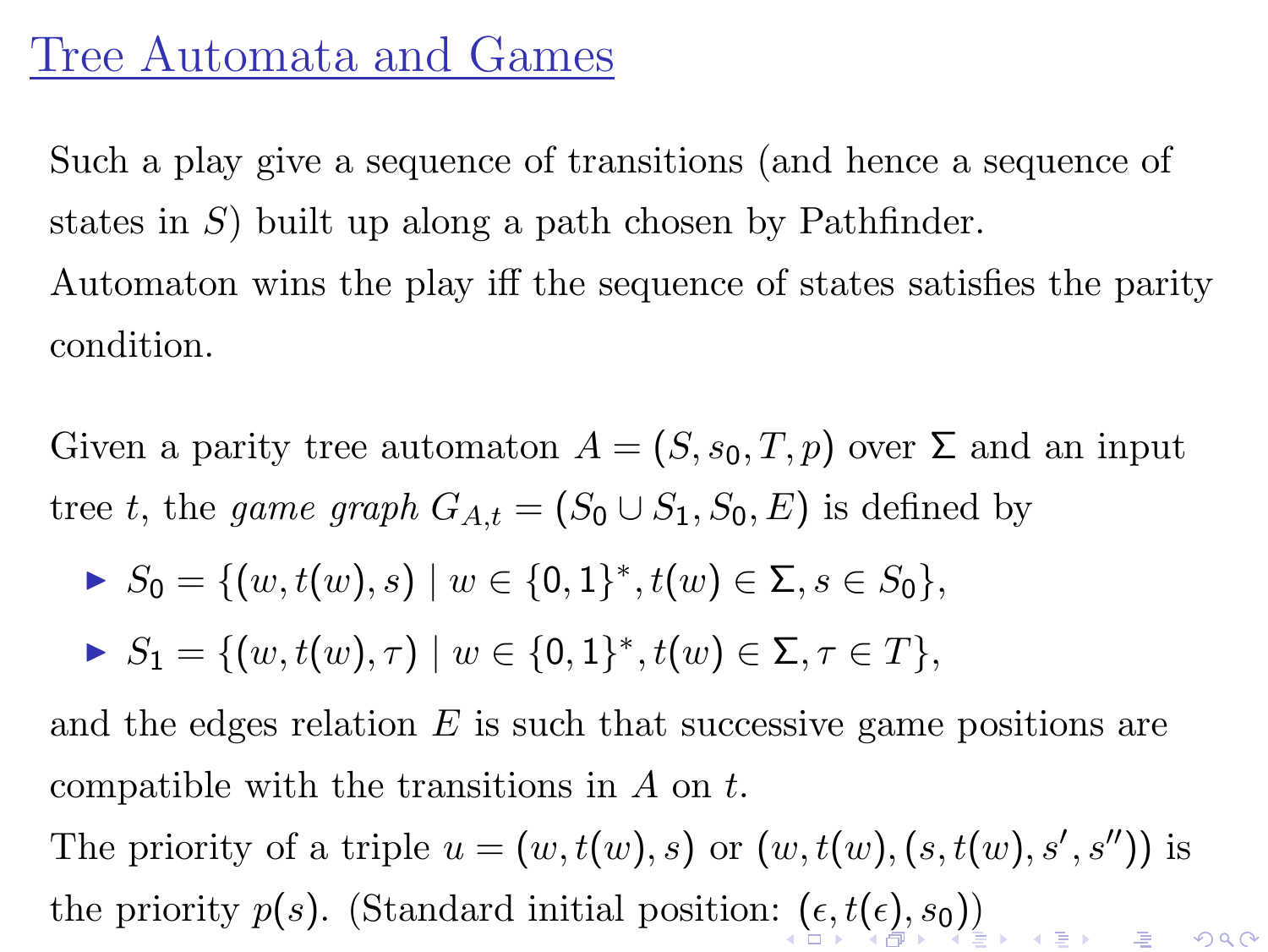#### Lemma

The tree automaton A accepts an input tree t iff in the parity game over  $G_{A,t}$  there is a winning strategy for player Automaton from the initial position  $(\epsilon, t(\epsilon), s_0)$ .

#### Proof.

A successful run of A on t yields a winning strategy for Automaton in the parity game over  $G_{A,t}$ : Along each path the suitable choice of transitions is fixed by the run.

<span id="page-30-0"></span>Conversely, a winning strategy for Automaton over  $G_{A,t}$  clearly provides a method to build up a successful run of A on t. Just apply this winning strategy along arbitrary paths.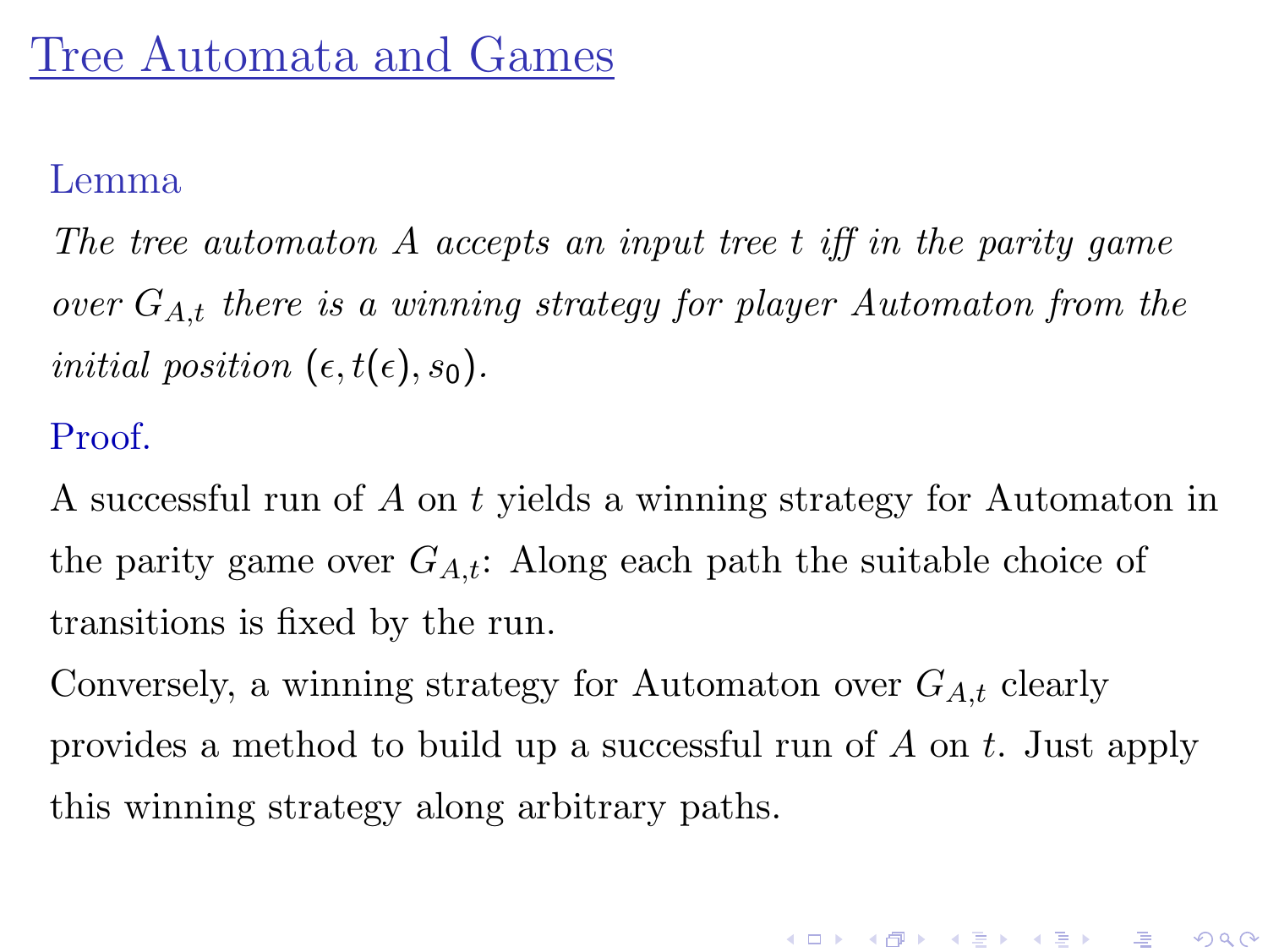#### Lemma

For each parity tree automata  $A = (S, s_0, T, p)$  over  $\Sigma$ , there exists an input-free tree automaton A' such that  $\mathcal{L}(A) \neq \emptyset$  iff A' admits a successful run.

Idea: build an automaton  $A'$  that guesses an input tree  $t$ Proof.

Given  $A = (S, s_0, T, p)$  over  $\Sigma$ , we construct  $A' = (S \times \Sigma, s_0 \times \Sigma, T', p')$  that nondeterministically guesses an input tree t in the second component of its states.  $T' = \{ ((s, a), (s', x), (s'', y)) \mid (s, a, s', s'') \in T \text{ and }$  $\exists p, p', r, r' : (s', x, p, p') \text{ and } (s'', y, r, r') \in T$  and  $p'(s, a) = p(s)$  for all states  $(s, a)$ . The behavior of A' and A on the guessed input t is identical.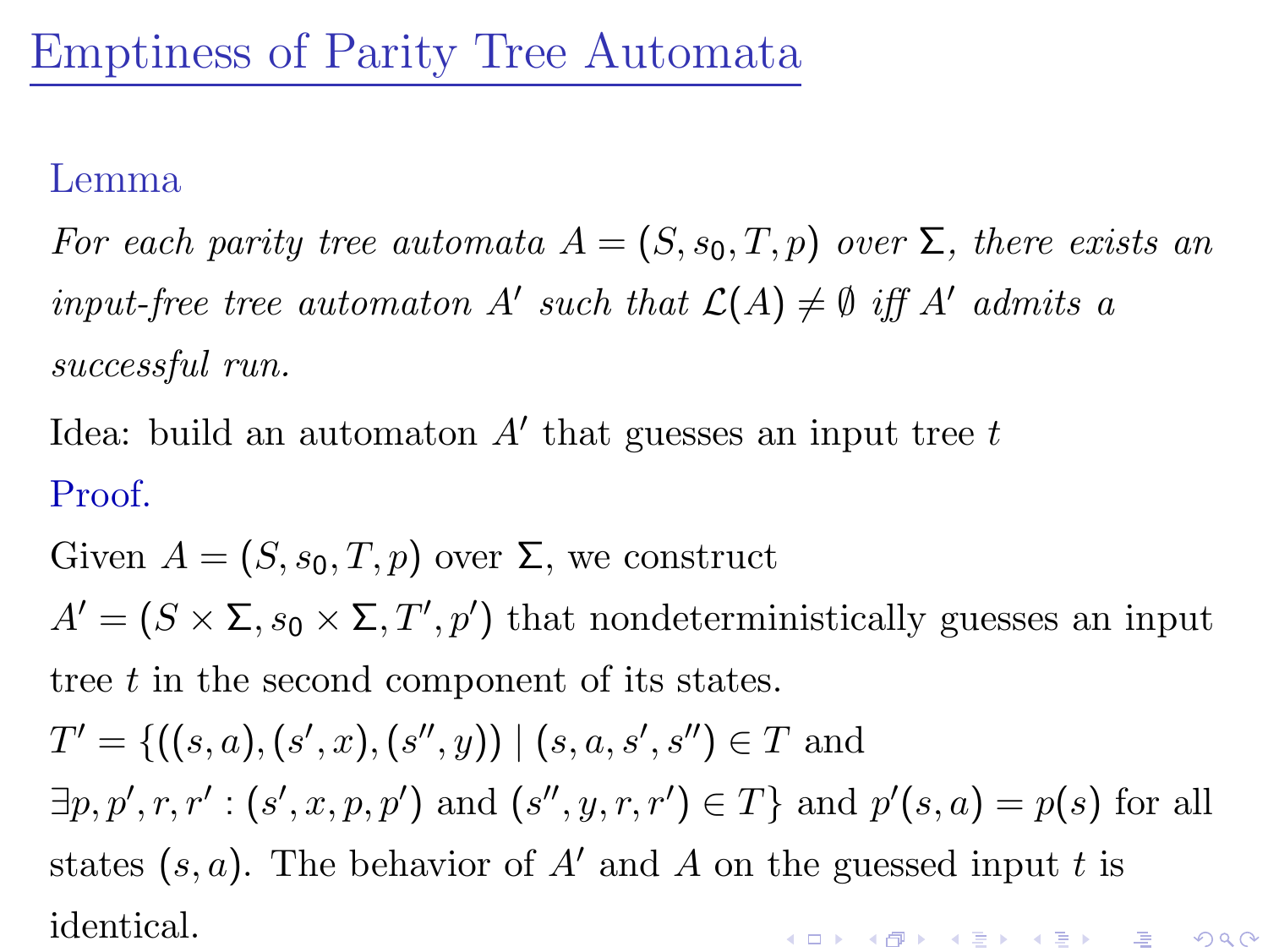## Emptiness of Parity Tree Automata

For every input-free tree automaton  $A = (S, s_0, T, p)$ , we can associate a simpler parity game  $((S_0 \cup S_1, S_0, E), p')$ 

 $\blacktriangleright S_0 = S$  and

$$
\blacktriangleright S_1 = T = S \times S \times S
$$

▶ 
$$
\forall s \in S, (s, s', s'') \in T
$$
, we have  $(s, (s, s', s'')) \in E$  and  
 $\forall (s, s', s'') \in T$  we have  $((s, s', s''), s')$  and  $((s, s', s''), s'') \in E$   
▶  $p'((s, s', s'')) = p(s)$  and  $p'(s) = p(s)$ 

Clearly, every strategy for Player 0 corresponds to a run and vice versa. So, every winning strategy corresponds to a successful run (vv) Theorem

For parity tree automata it is deciable wheater their recognized language is empty or not.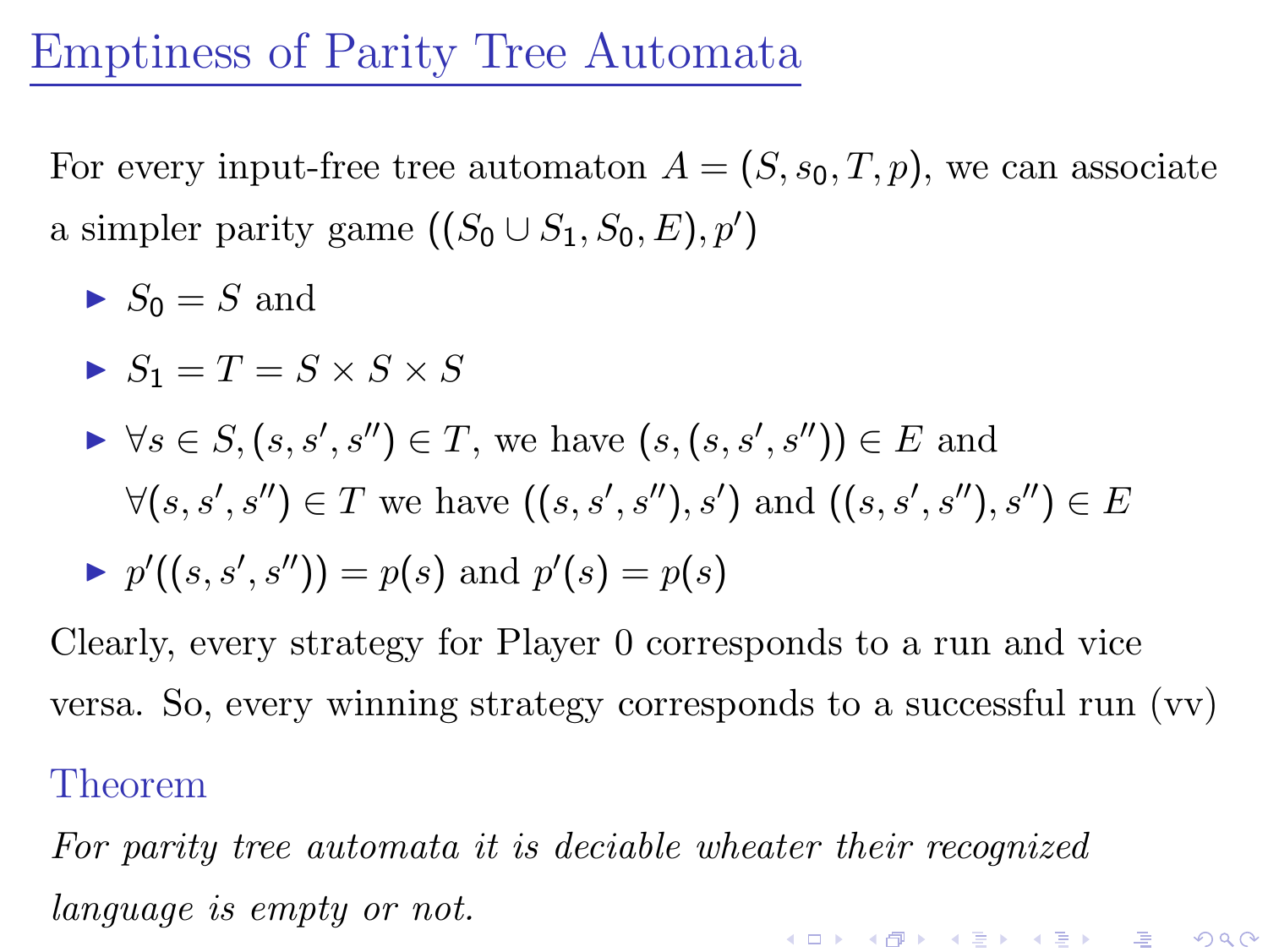## Example

Consider the input-free tree automaton  $A = (S, s_0, T, p)$  with  $S = \{s_0, s_a, s_b, s_d\}$  and  $T =$  $\{(s_0, s_a, s_d), (s_0, s_d, s_b), (s_a, s_a, s_0), (s_a, s_d, s_a), (s_d, s_d, s_b), (s_b, s_b, s_d)\}.$ 

K ロ ▶ 〈 *同* ▶ 〈 결 ▶ 〈 결 ▶ │ 결

 $\Omega$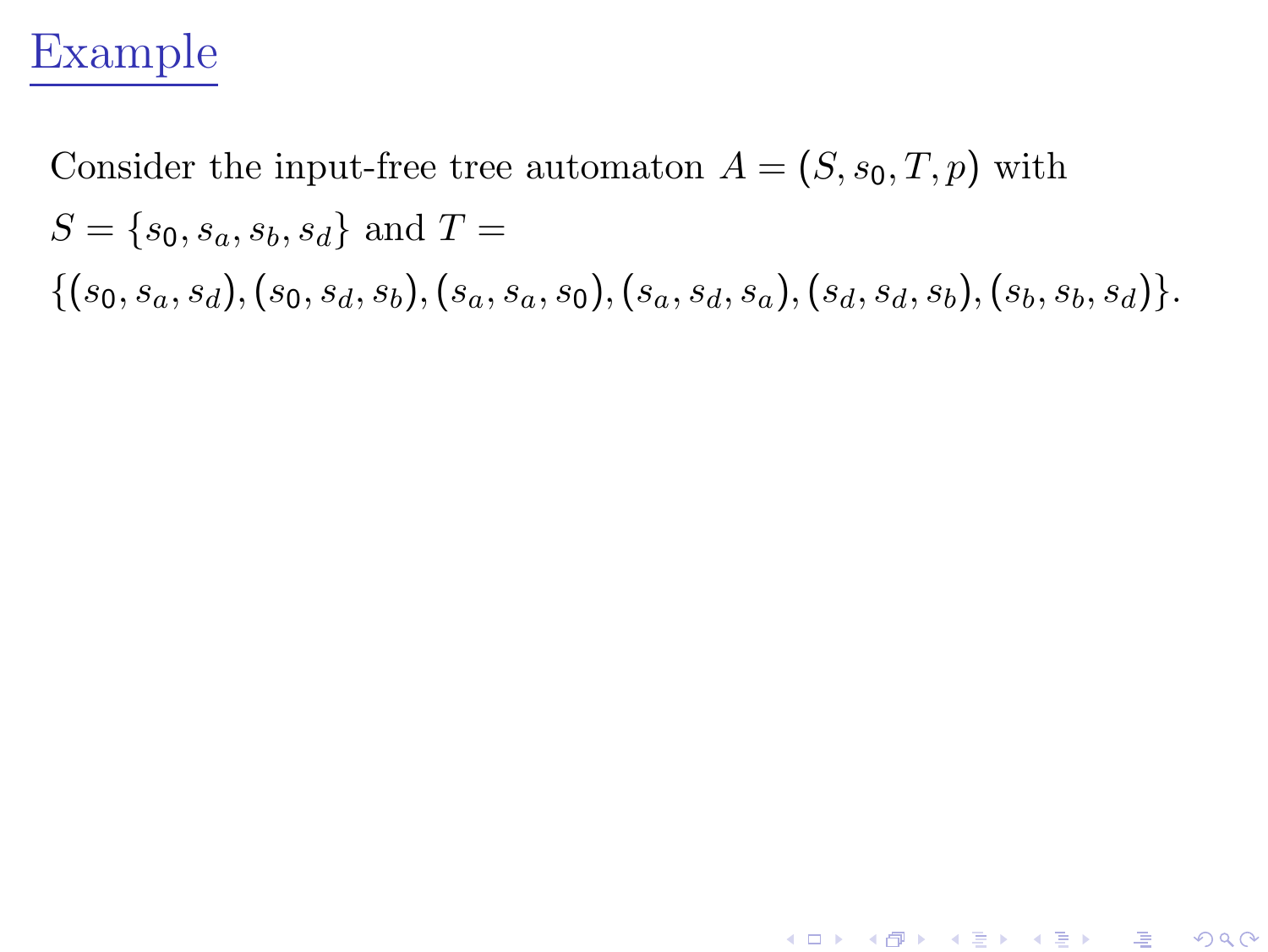#### Theorem

- 1. For any parity tree automaton one can construct an equivalent Muller tree automaton.
- 2. For any Muller tree automaton one can construct an equivalent parity tree automaton.

#### Proof 2.

Given a parity tree automaton  $A = (S, s_0, T, p)$  keep states and transitions and define  $\mathcal F$  as follows:

$$
\mathcal{F} = \{ F \in 2^S \mid \min_{s \in F} p(s) \text{ is even} \}
$$

K ロ > K ④ > K 플 > K 클 > 『 클 → 9 Q Q ·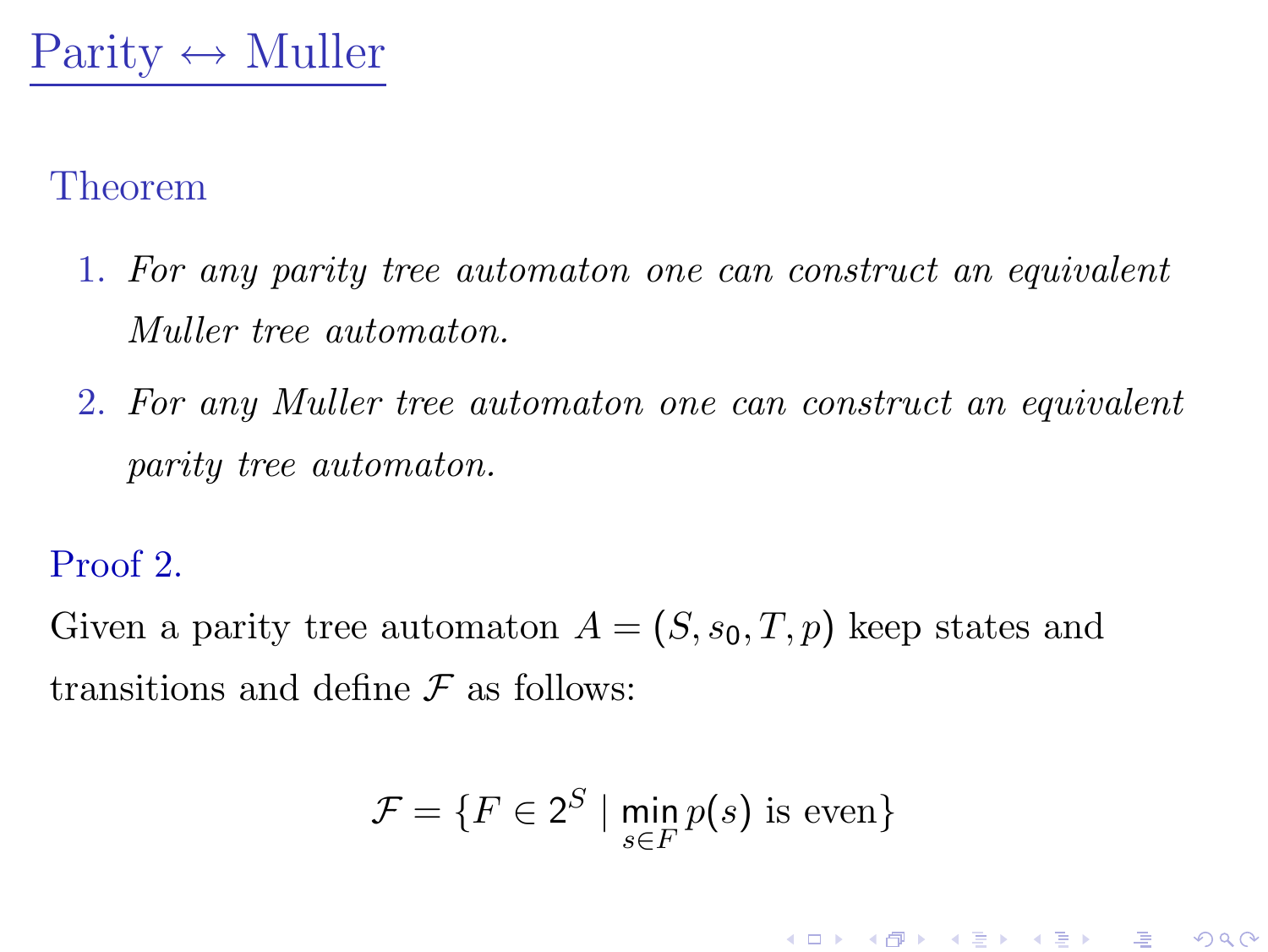#### Proof 1.

Copy the simulation of Muller games by parity games. Given a Muller tree automaton with state set  $S$  use for the parity tree automaton the state set  $\text{LAR}(S)$  and define the transition according to the LAR update rule.

Allow transition

$$
((s_1 \ldots s_n, i), a, (s'_1 \ldots s'_n, j), (s''_1 \ldots s''_n, k))
$$

for transition  $(s_1, a, s'_1, s''_1)$  of the Muller automaton, where

- $\blacktriangleright$   $(s'_1 \ldots s'_n, j)$  is the LAR update for a visit to  $s'_1$  and
- $\blacktriangleright$   $(s''_1 \ldots s''_n, k)$  is the LAR update for a visit to  $s''_1$ .

Define priorities as in the simulation of Muller games by parity games.

K □ ▶ K ④ ▶ K 혼 ▶ K 혼 ▶ ○ 혼 │ ◆ ⊙ Q ⊙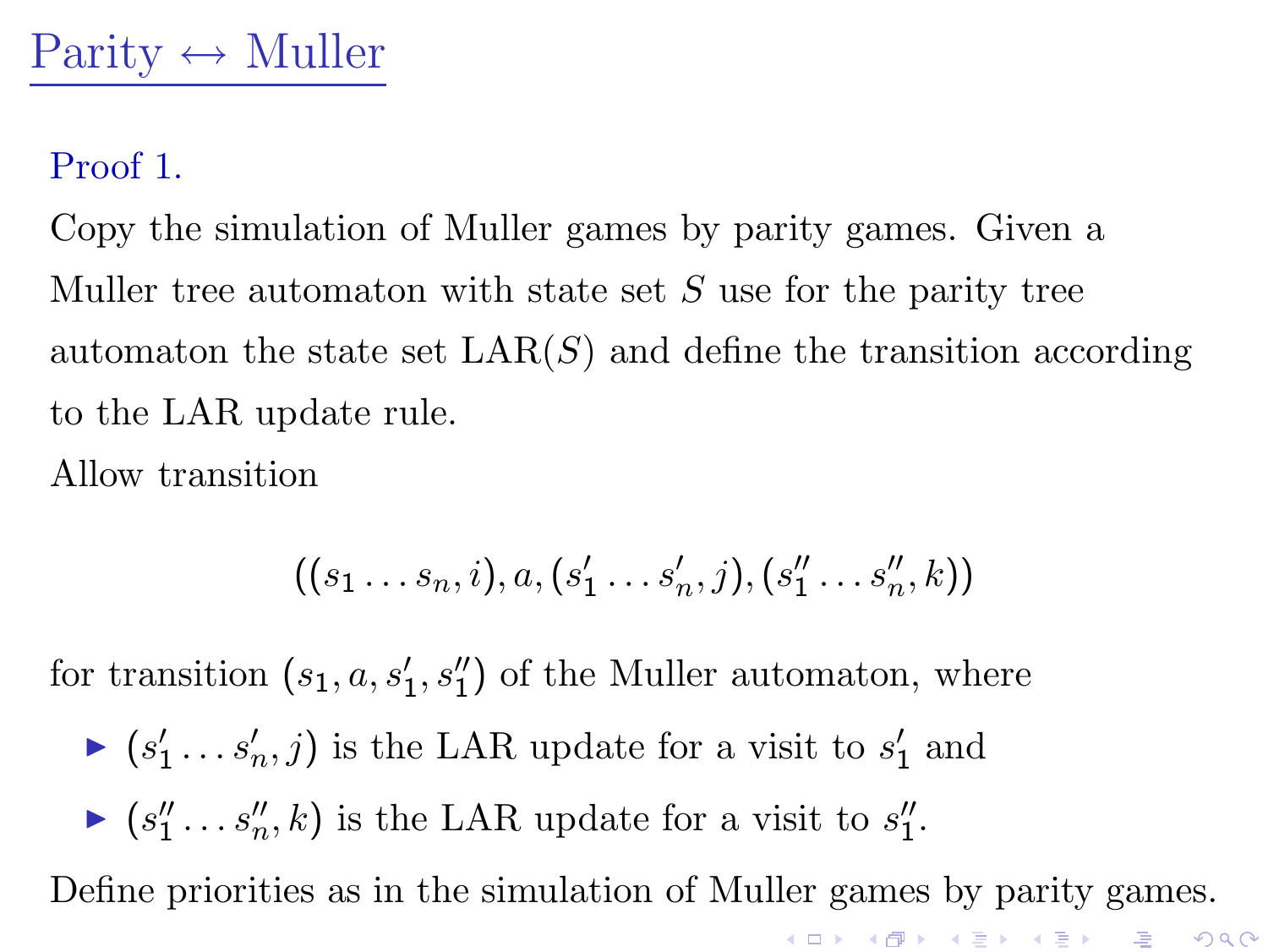## Summary: Tree Automaton

- ► Tree Automata can be viewed as games between Automaton and Pathfinder
- ▶ Parity and Muller tree automata can be reduced to each other
- $\triangleright$  (Same holds for Rabin/Streett, Parity, and Muller tree automata)
- $\triangleright$  Radu showed closure properties of Muller tree automaton (union, intersection, projection)

<span id="page-36-0"></span>▶ Missing: complementation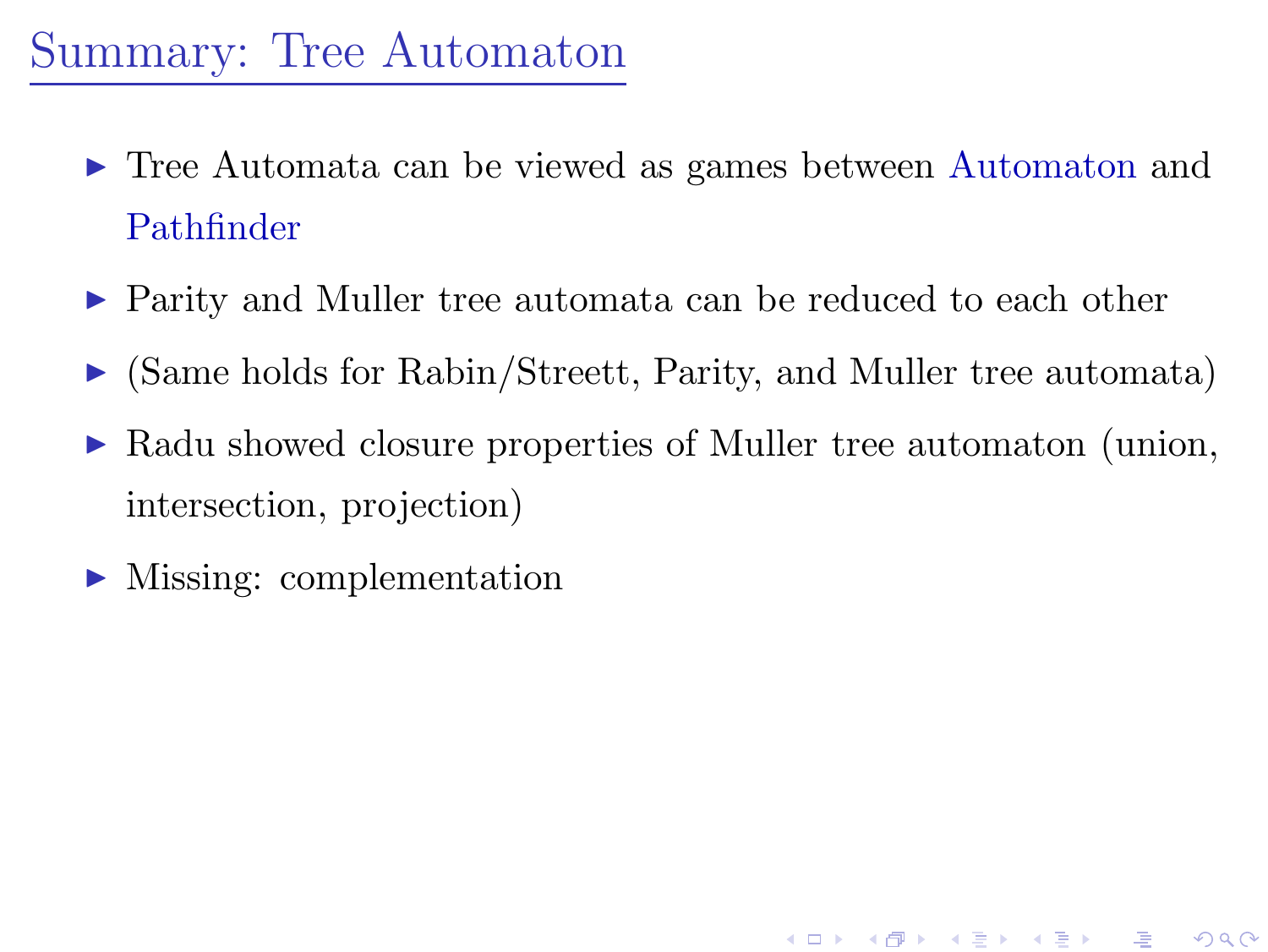We will show basic idea.

 $\triangleright$  To complement a given automaton A means to construct an automaton B s.t.

$$
t \not\in A \leftrightarrow t \in B
$$

► Due to the run lemma, complementation means to conclude from the non-existence of a winning strategy of Player Automaton in  $G_{A,t}$  that there exists a winning strategy of Automaton in  $G_{B,t}$ .

Proof has two steps:

1. use determinacy of parity games to show that if Automaton has no winning strategy over  $G_{A,t}$ , then Pathfinder has a winning strategy over  $G_{A,t}$  (from  $(\epsilon, t(\epsilon), s_0)$ )

毒。

 $QQ$ 

<span id="page-37-0"></span>2. Convert Pathfinder's strategy into an [Au](#page-36-0)[to](#page-38-0)[m](#page-36-0)[at](#page-37-0)[o](#page-38-0)[n s](#page-0-0)[tra](#page-41-0)[te](#page-0-0)[gy.](#page-41-0)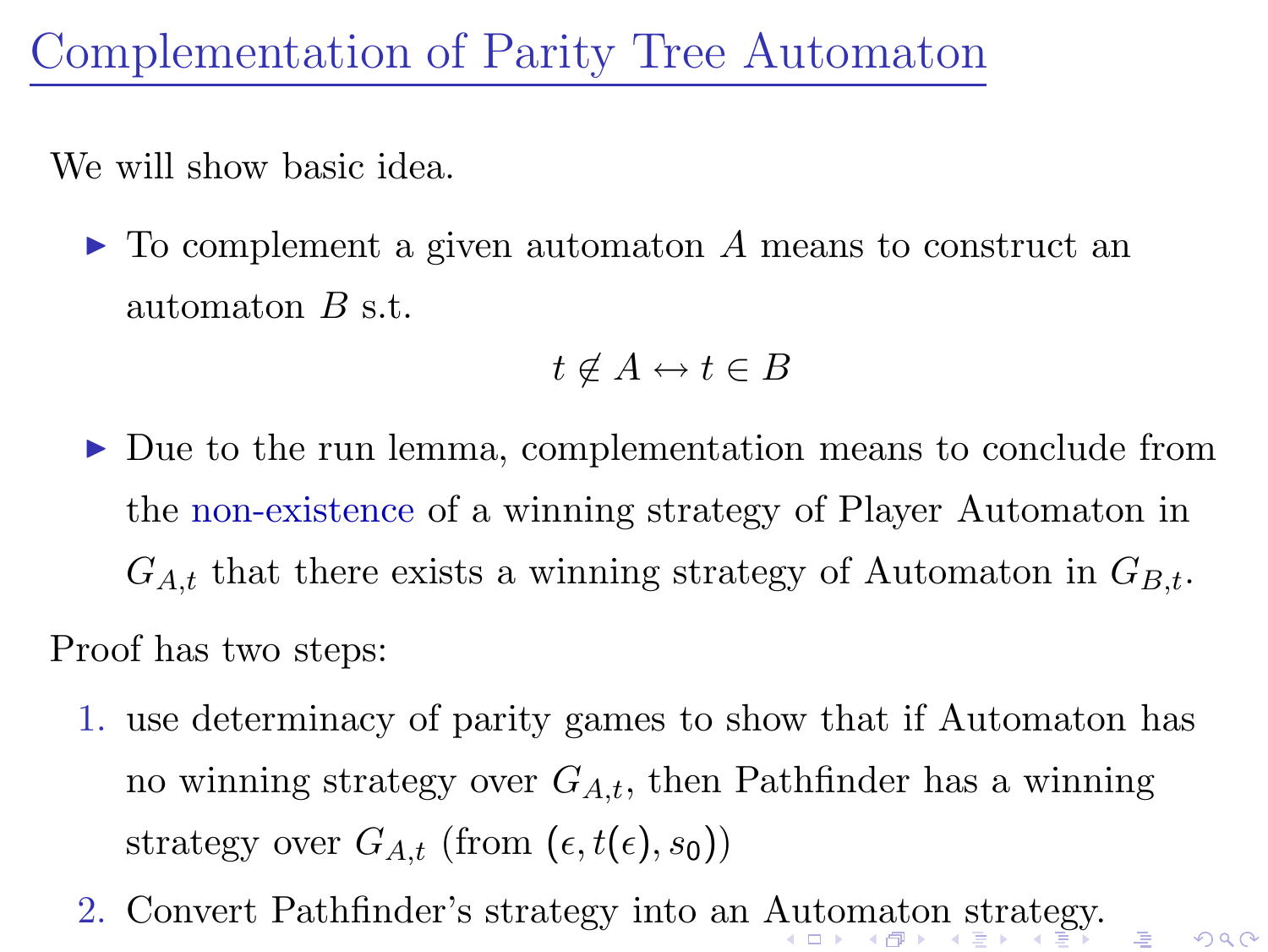#### Theorem

For any parity tree automaton A over  $\Sigma$ , one can construct a Muller tree automaton (and therefore a parity tree automaton) B over  $\Sigma$  that recognizes  $T^{\omega}(\Sigma) \setminus \mathcal{L}(A)$ 

#### Proof.

From Step 1 (determinacy of parity games), we know there exists a (memoryless) winning strategy  $f : S_1 \to \{0, 1\}$  for Player Pathfinder.

$$
f:\{0,1\}^*\times \Sigma\times T\to \{0,1\}
$$

<span id="page-38-0"></span>decompose f into a family of strategies parameterized by  $w \in \{0,1\}^*$ 

$$
f_w:\Sigma\times T\to\{0,1\}
$$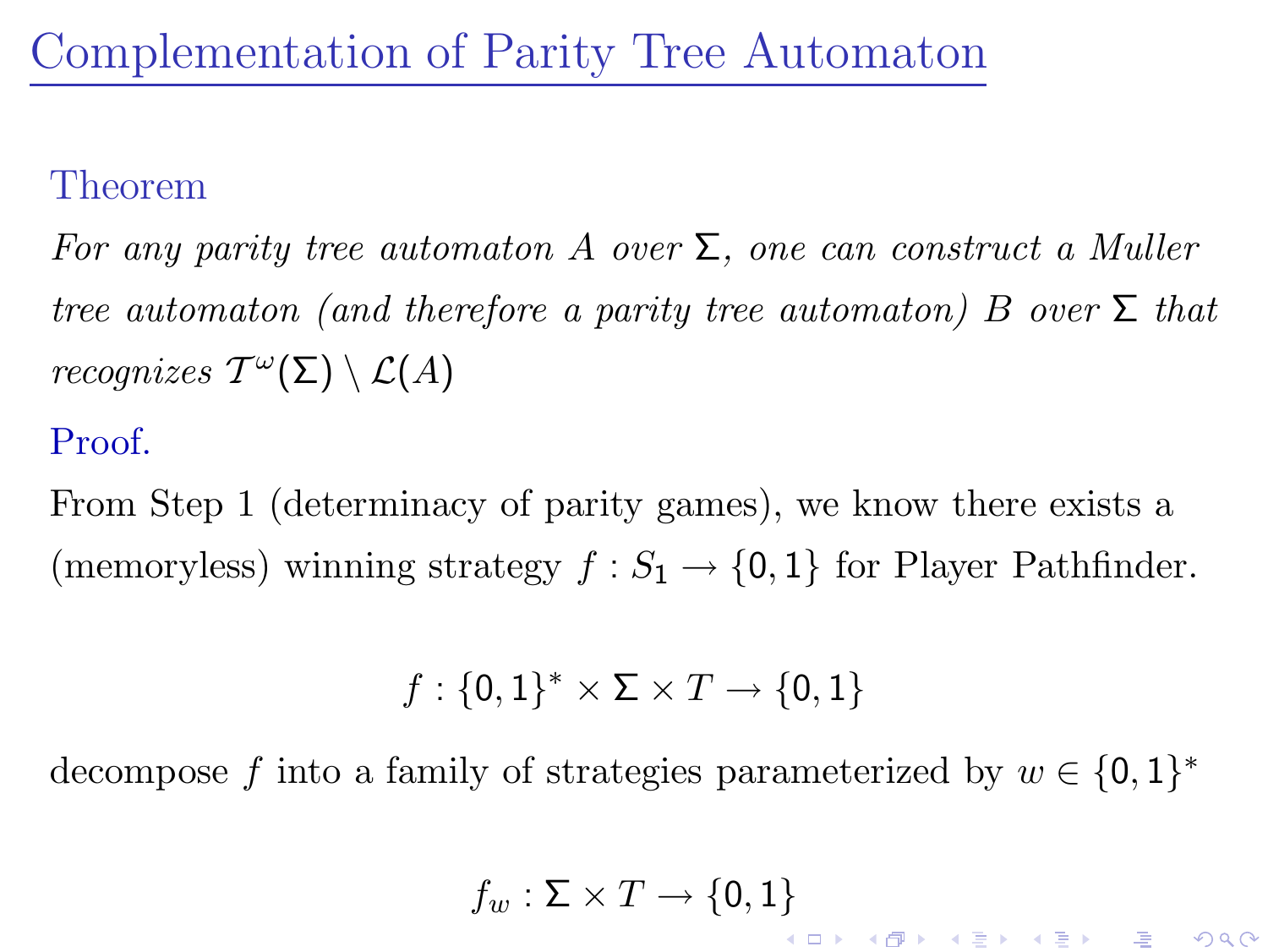Let I be the set of all possible local instructions  $i : \Sigma \times T \to \{0,1\}.$ Then, f can be represented as I-labeled binary tree s with  $s(w) = f_w$ .

Let  $s \cdot t$  be the corresponding  $(I \times \Sigma)$ -labeled tree

 $s \cdot t(w) = (s(w), t(w))$  for  $w \in \{0, 1\}^*$ .

Since  $f$  exists, we know there is an *I*-labeled tree  $s$  s.t. for all sequences  $\tau_0\tau_1\ldots$  of transitions chosen by Automaton and for all paths (in path for the unique)  $\pi \in \{0,1\}^*$ , the generated state sequence violates the parity condition.

Intuitively, f tells the "new" automaton for every tree  $t \notin \mathcal{L}(A)$  which path to track for a given transition sequences in order to reject/accept the tree  $t$ .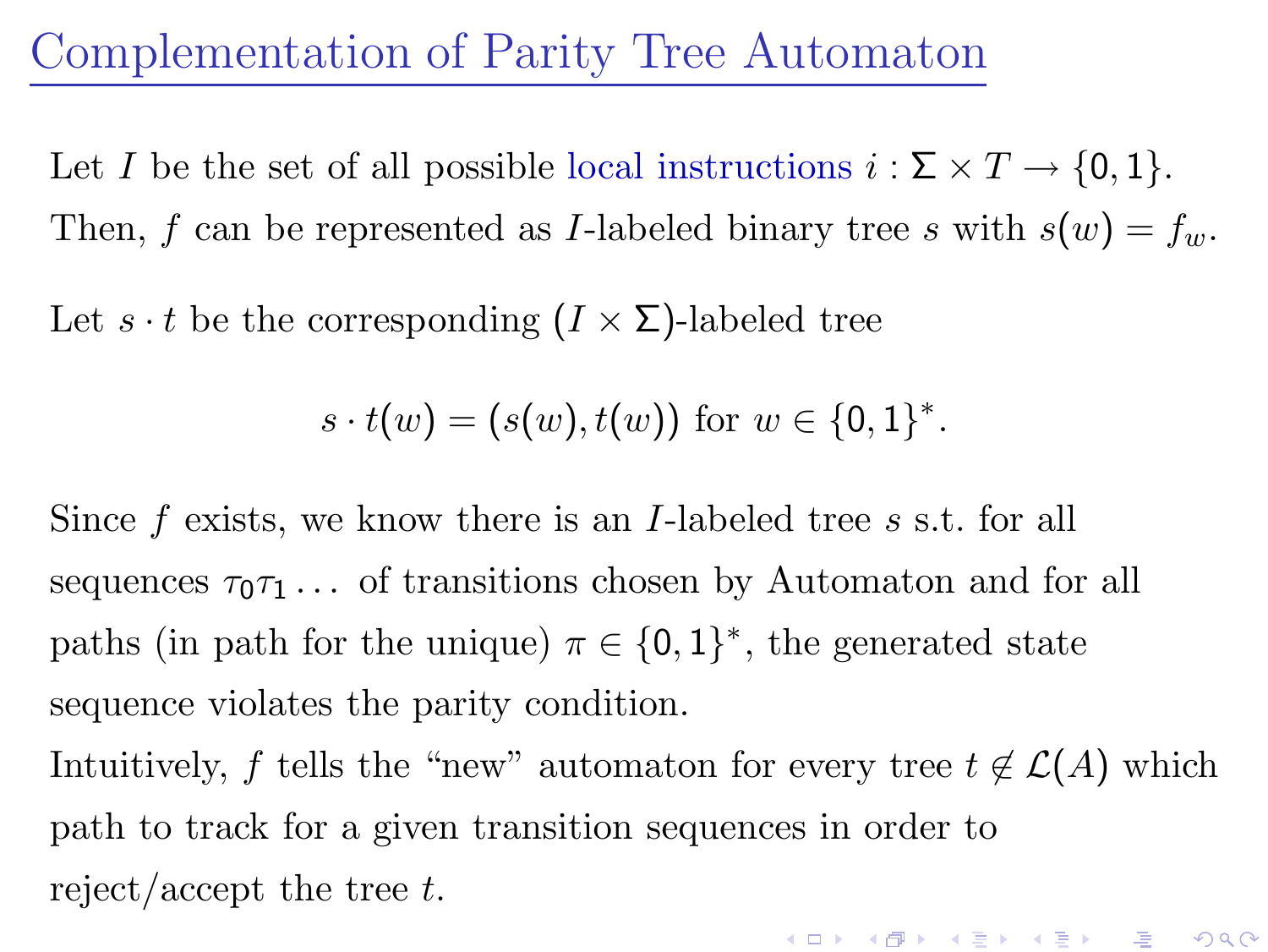So, we know:

- 1. There exists an I-labeled tree s such that  $s \cdot t$  satisfies
	- 2. for all  $\pi \in \{0,1\}^{\omega}$ 
		- 3. for all  $\tau_0 \tau_1 \cdots \in T^{\omega}$ 
			- 4. if the sequence  $s_{\vert \pi}$  of local

instructions applied to the sequence of tree labels  $t_{\vert \pi}$  and the sequence  $\tau_0 \tau_1 \ldots$  produces the path  $\pi$ , then the state sequence determined by  $\tau_0\tau_1 \ldots$  violates the parity condition.